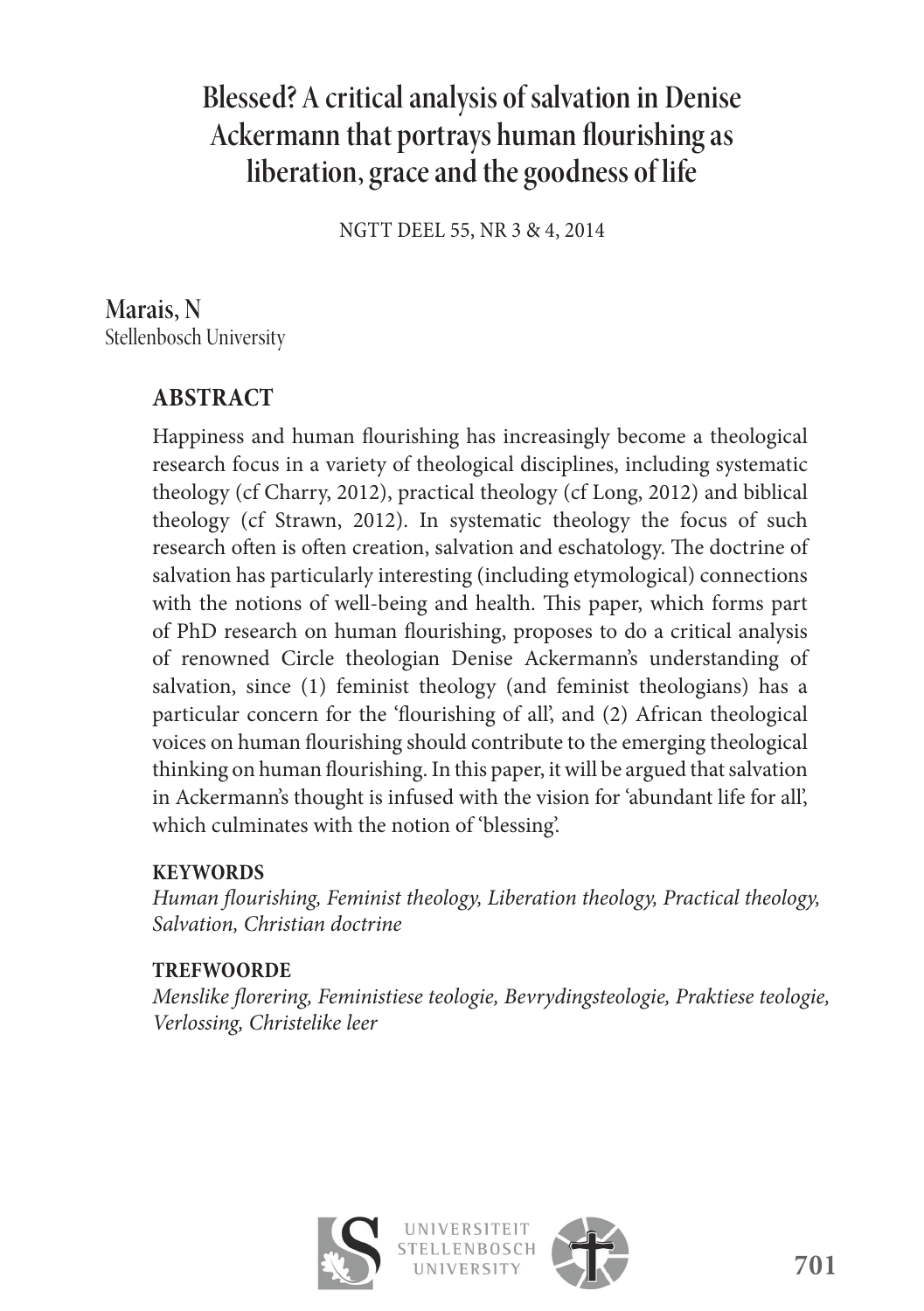#### **CONTACT DETAILS**

Nadia Marais Assistant to the lecturer, Faculty of Theology, Stellenbosch University Privaatsak X1, Matieland, Suid-Afrika, 7602 nadiam@sun.ac.za

#### **NOTE**

Paper presented with the title *"Blessed? A Critical Analysis of Salvation in Denise Ackermann"* at the Circle of Concerned African Women Theologians' conference (of the SU and UWC Circle chapters) at Stellenbosch University (8 May 2014), with the theme "Gender and Human Flourishing". This article is part of doctoral research for a PhD in Systematic Theology at Stellenbosch University, with the title "Imagining Human Flourishing? A Critical Analysis of Contemporary Soteriological Discourses."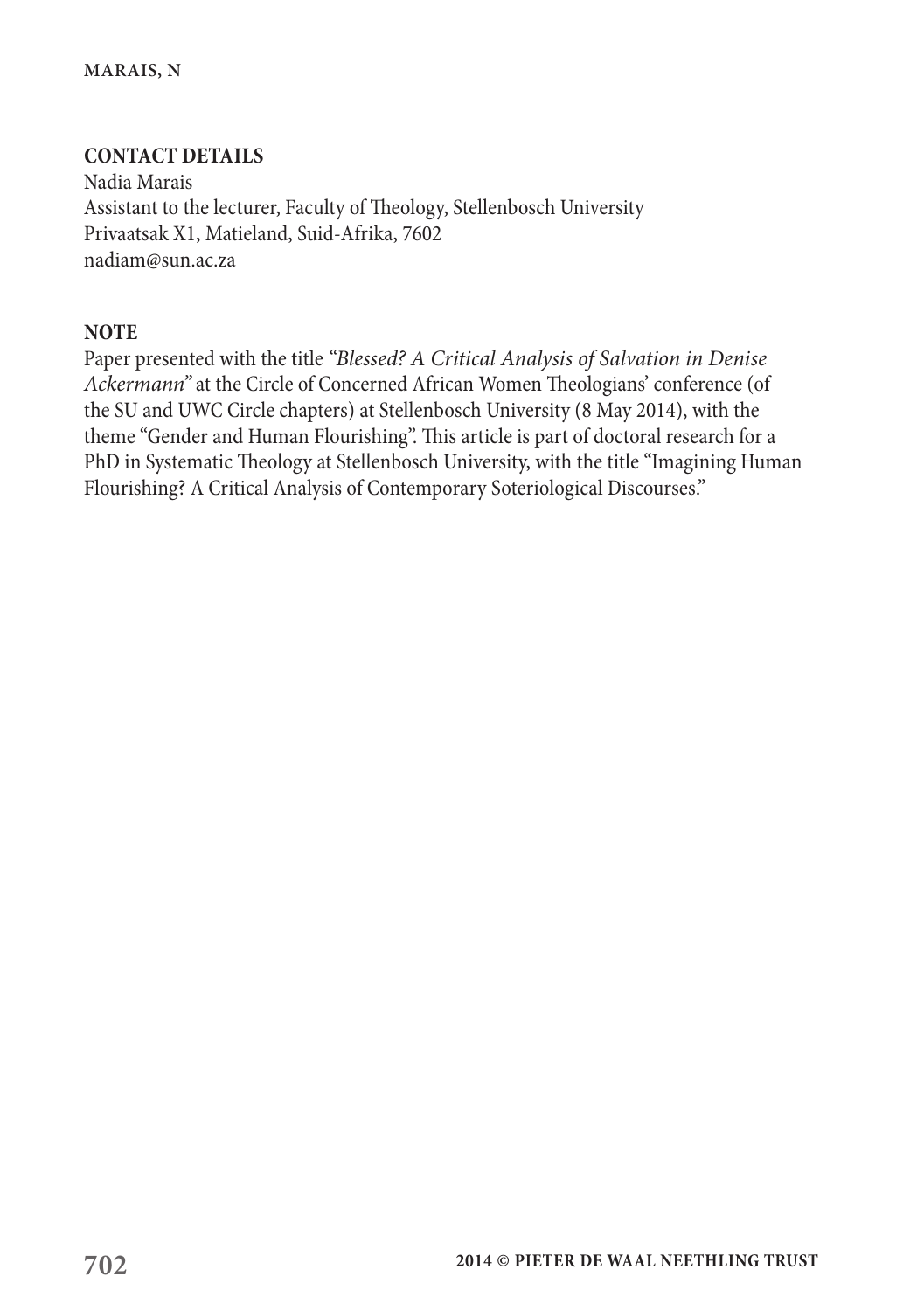# **1. INTRODUCTION**

Denise Ackermann, Extraordinary Professor at Stellenbosch University,<sup>1</sup> describes herself as 'a feminist theologian of praxis' (Ackermann, 2014:14). She has written extensively on feminist (liberation) theology,<sup>2</sup> spirituality<sup>3</sup> and the South African context,<sup>4</sup> ranging from concerns with Apartheid<sup>5</sup> and church ministry<sup>6</sup> to reproductive rights<sup>7</sup> and HIV/Aids.<sup>8</sup> Her latest (and last) book reflects on these and other issues from the perspective of 'ordinary blessings' (cf Ackermann, 2014).

Theology is "concerned with human suffering and emancipation", writes Ackermann (1996:33), and should therefore promote the full humanity of all who suffer and who are oppressed, including women (1988:17; 1996:33). Feminist theologies are, in short, 'for life' (Ackermann, 1997).<sup>9</sup> A 'feminist theology of praxis', moreover, is "critical, committed, constructive, collaborative and accountable reflection on the theories and praxis of struggle and hope for the mending of creation based on the stories and experiences of women/marginalized and oppressed people" (Ackermann, 1996:34). Therefore there are important connections and tensions between theology and context (Ackermann, 1996:35). For her, "[t]he need to continue wrestling with the economic, social, political and spiritual implications of an analysis concerned

8 Cf *Tamar's Cry* (Ackermann, 2001).

<sup>1</sup> Denise Ackermann is also affiliated with the University of the Western Cape, where she was Professor of Practical Theology until her retirement in 2000 (Pillay, Nadar & Le Bruyns, 2009:6). In addition to this, she founded the Cape Town Chapter of the Circle of Concerned African Women Theologians (cf Pillay, Nadar & Le Bruyns, 2009:6).

<sup>2</sup> Cf "Feminist Liberation Theology" (Ackermann, 1988), "Defining our humanity" (Ackermann, 1992), and "Engaging Freedom" (Ackermann, 1996).

<sup>3</sup> Cf "An Unfinished Quilt" (Ackermann, 1989), "A 'spirituality of risk' for Christian witness in South Africa" (Ackermann, 1994), and "Christian attitudes laid bare by two beatitudes" (Ackermann, 2008).

<sup>4</sup> This threefold structure is also reflected in a festschrift that was recently dedicated to her, in which context (part 1), spirituality (part 2) and theology (part 3) partially structured the various dedications to her life and work (Cf Pillay, Nadar & Le Bruyns, 2009).

<sup>5</sup> Cf "'A voice was heard in Ramah'" (Ackermann, 1998a), and "Becoming fully human" (Ackermann, 1998b).

<sup>6</sup> Cf "Liberation and Practical Theology" (Ackermann, 1985) and "Differing Theories, Same Old Praxis" (Ackermann & Armour, 1989);

<sup>7</sup> "Reproductive rights and the politics of transition in South Africa" (Ackermann, 1995).

<sup>9</sup> Cf the doctoral dissertation by Ronell Bezuidenhout on the re-imagination of life in Denise Ackermann's work (2007).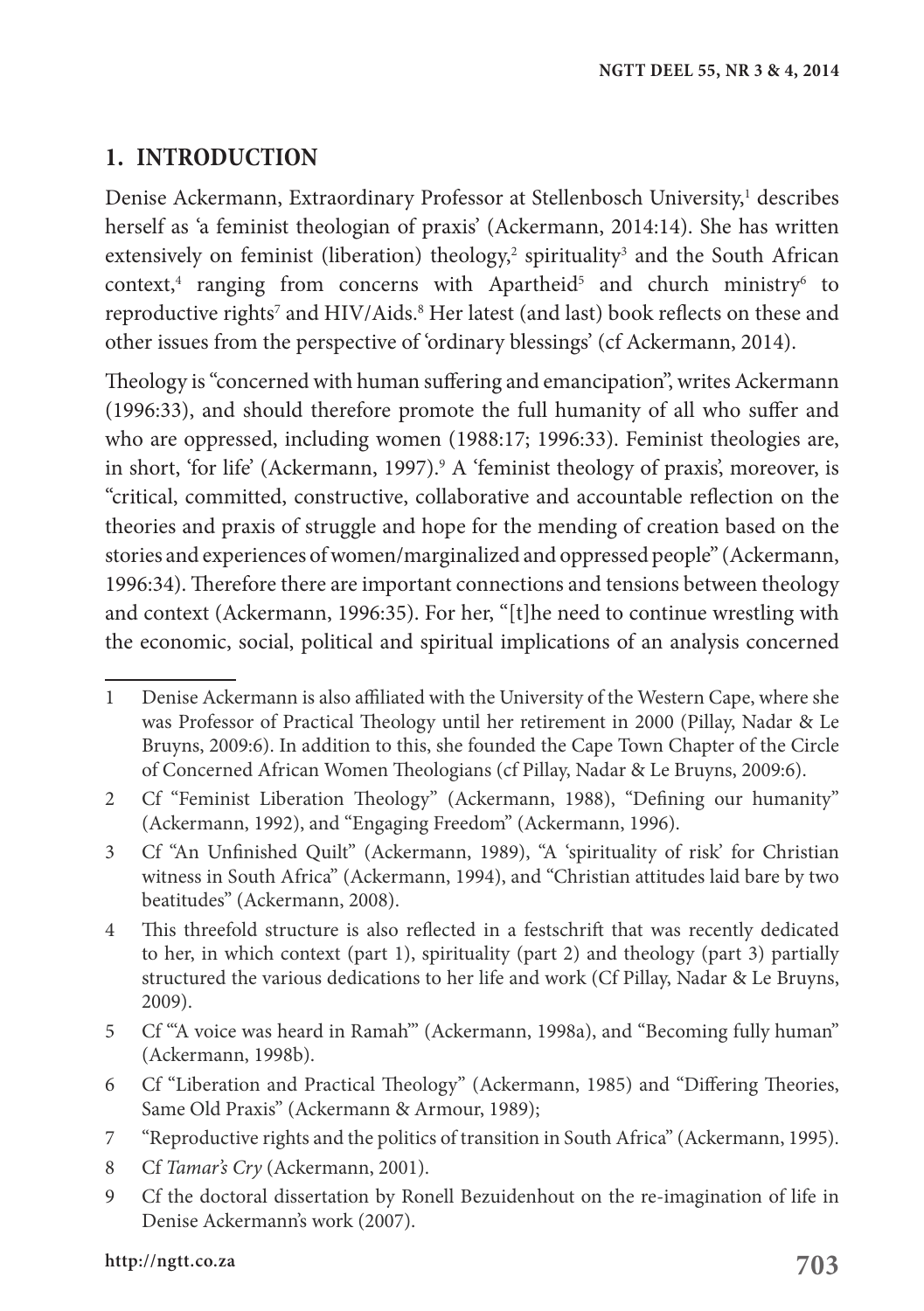with the mending of creation remains central to the theological agenda", which, she argues, should include the incorporation of the legacies of Apartheid in theological reflections (1996:36).

Feminist theology (with its concern for resisting sexism and working toward the equality of all women), liberation theology (with its concern for socioeconomic-political justice and the struggle against societal exploitation of all forms (Ackermann, 1985:36)) and practical theology (with its concern for "[t]he emancipatory nature of communicative actions" (1996:35)) are central tenets of Ackermann's theological agenda. There are particularly important links between feminist theology and practical theology ("in the sharing of certain methods and certain aims"), with liberation a key concept common to both feminist theology *and* practical theology (1985:38). Indeed, "[f]eminist liberation theology is in essence practical theology, that is it is committed to action and reflection in a reciprocal relationship" (Ackermann, 1985:24).

Ackermann prefers to speak of a feminist theology of praxis rather than a feminist practical theology10 because the former avoids the trap, she argues, of "reproducing traditional frameworks which essentially ask the same old questions" by merely recreating current male-dominated models of practical theology (1996:37-38).<sup>11</sup> In other words, a feminist theology of praxis creates its own models and methods (Ackermann, 1996:38).

A feminist theology of praxis is concerned with salvation, in which justice – as 'right relation' – is taken seriously (Ackermann, 1992:15; Ackermann & Armour, 1989:52). A feminist theology of praxis is concerned with redemptive acts of love

<sup>10</sup> Although others describe her as a practical theologian (cf De Gruchy, 2007:33-34) and even Ackermann herself at times describe herself as a 'feminist practical theologian' (cf Ackermann, 1994:124).

<sup>11</sup> In 1997, Denise Ackermann would describe feminist theologies' standing in relation to academic theology in South Africa as 'both, and neither' (1997:66). Primarily, she would argue that feminist theologies – including her feminist theology of praxis – inhabit the spaces "on the periphery of theological discourses" (1997:67). This would entail both advantages *and* disadvantages (cf 1997:67). In addressing issues such as "the endemic nature of sexual violence against women and children" or "the widespread degradation of our environment" (which are two pressing issues for her), theologies from the margins are driven by "a profound longing for human wholeness" and "a better world" (1997:67). This would involve finding new images to describe Christian doctrines, such as theological anthropology (1988:19), because feminist theology of praxis is shaped by the interests of justice, liberation and well-being (Ackermann, 1996:38) or a "just, healing and liberating praxis" (1996:47).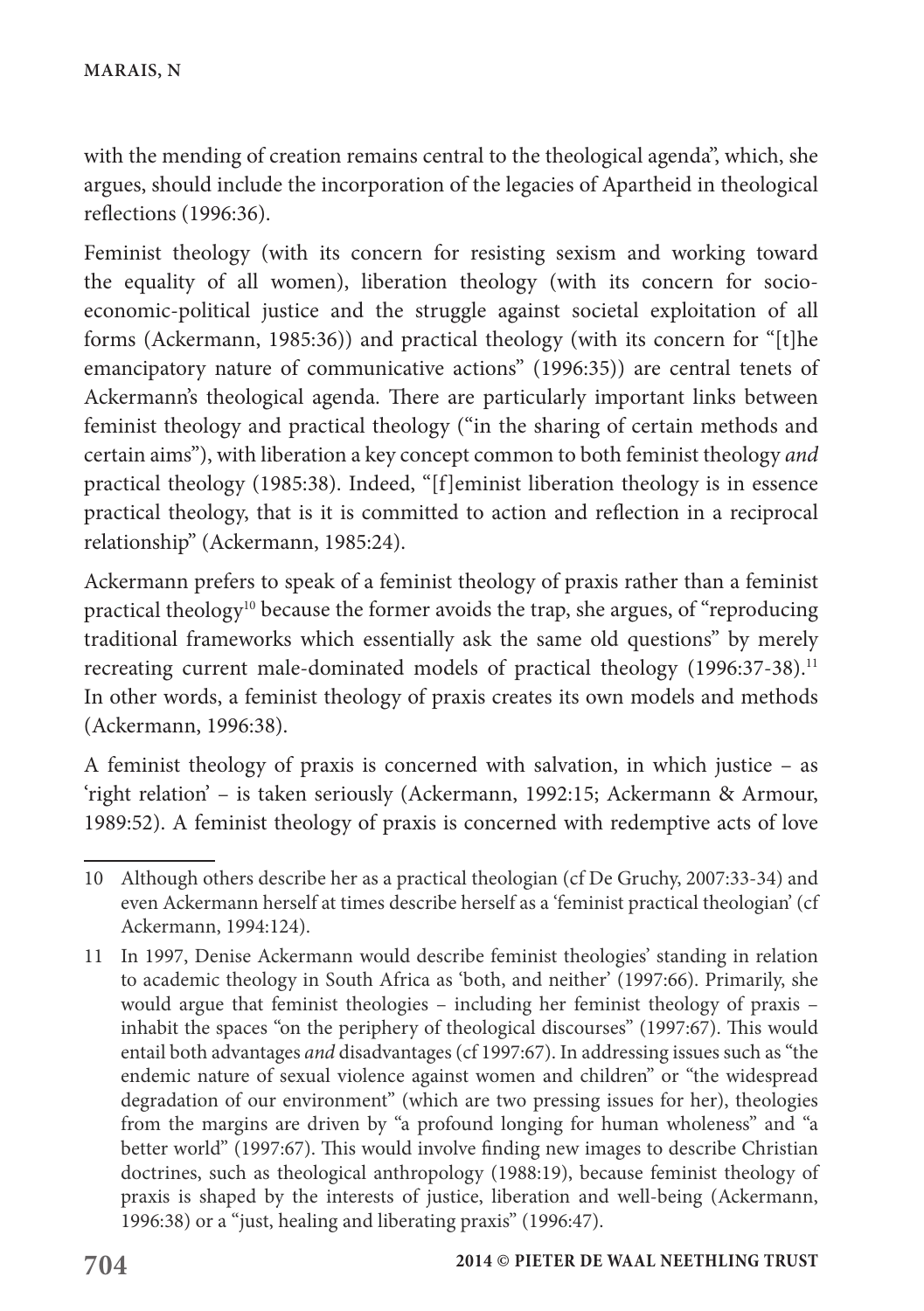and liberation, which allow all human beings and the entire creation to flourish. A feminist liberation theology is key to understanding flourishing and salvation within Ackermann's thought, because her theological convictions underpin the variety of ways in which she views the formative, transformative and performative roles that Christian doctrine may play.

## **2. FEMINIST LIBERATION THEOLOGY**

A feminist theology of praxis "seeks a political understanding of truth and theory and recognizes that the task of describing the relationship between God and humanity is intrinsically an historical and practical act", writes Ackermann (1996:42). This is so because feminist theology is, according to Ackermann (1985:33), rooted in two needs: (1) "the need for woman to reflect on human relationships and in particular on woman's relationship to God"; and (2) "the need to make theology, words of faith and church structures less one-sidedly male and more person-orientated" (1985:33). In short, feminist theology is born when a critical and systematic reflection on sexist oppression takes place 'in the light of faith' (1985:33).

Feminist theology, argues Ackermann (1985:30; 1988:16-17), looks to liberation as 'a key concept' because "[f]eminist theology arises from the historical reality of sexism in human society" (1985:33). Indeed, feminist theologies are, for Ackermann (1997:63), "critical theologies of liberation." Liberation, coupled with "a new vision for all of humanity" (Ackermann, 1988:17), has oriented theology toward praxis, and therefore the concern for liberation from (multi-dimensional) oppression (1988:17) shapes a feminist theology of praxis. However, not oppression but "the acceptance of the equal human worth of all in a just society" is feminist liberation theology's point of departure, argues Ackermann (1988:17). Feminist liberation theology "remains first and foremost a critical theology of liberation" (1988:17) which is particularly concerned with "the historical reality of sexism in human society" (1988:15).12

Yet, as Ackermann admits, "[t]here is … no one feminist theology" (1988:15; 24) and even feminist theology itself "is not… without its own tensions" (1985:34). She

<sup>12</sup> "I call myself a feminist theologian of praxis. I came to feminist theology through liberation theology. My early work was that of a feminist liberation theologian, because I was (and still am!) convinced that all theological theory is inextricably bound to Christian praxis. Feminist theological reflection meant exploring the legacy of patriarchal traditions and biased interpretations of scripture, and then trying to dismantle discriminating practices in the church. Its goal was to construct inclusive, affirming theories and practices for women – and for that matter for all who experience marginalisation and oppression" (Ackermann, 2009:270).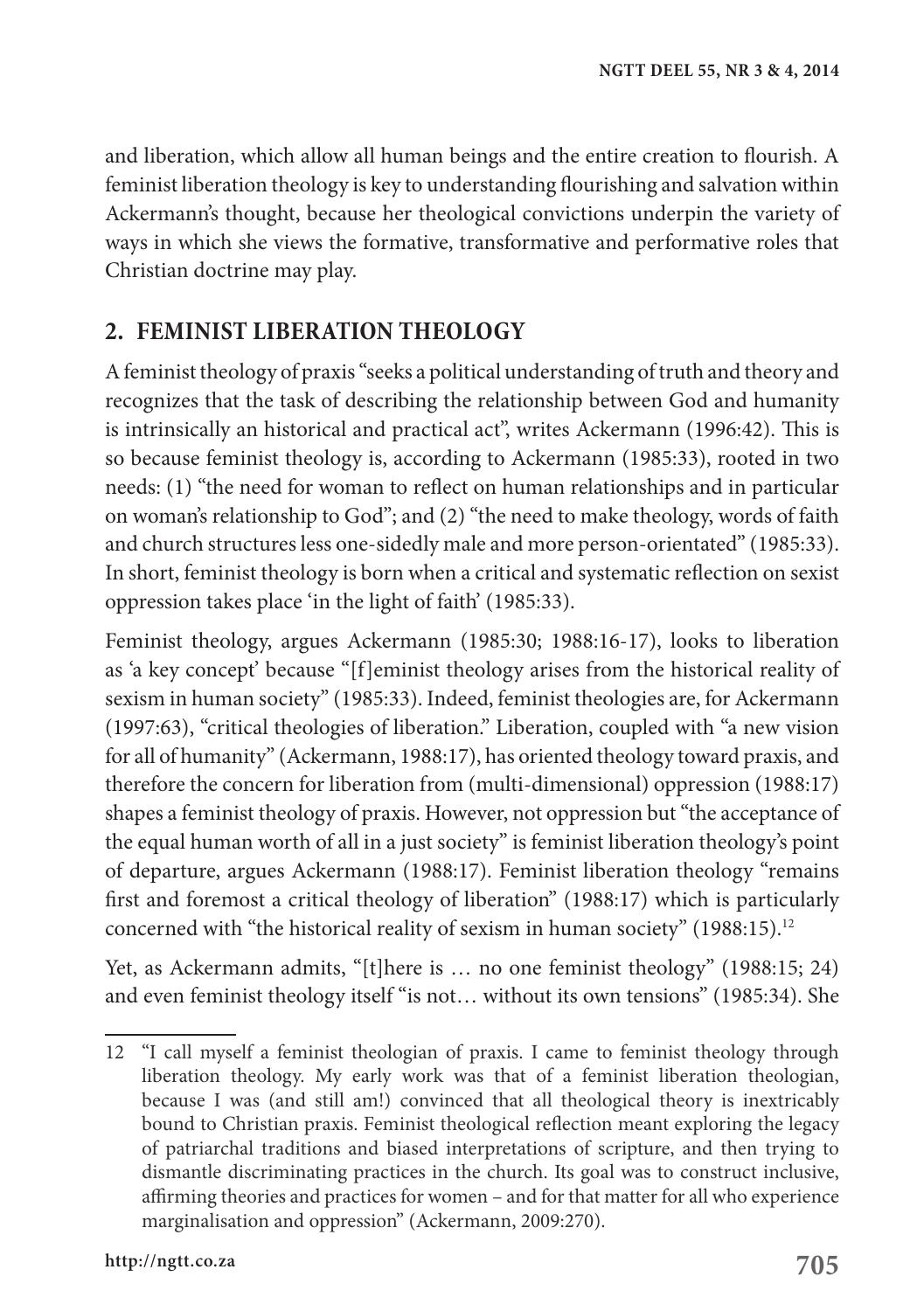herself distinguishes, for instance, between revolutionary and reformist feminist theologies (1988:16), or exclusive and inclusive models of feminist theology (1988:16- 17). The exclusive model of feminist theology "sees sexism as the key to all social oppression" while the inclusive model of feminist theology "views sexism together with racism, classism, etc. as *one* of the structures of oppression" (Ackermann, 1985:33; original italics; Ackermann, 1988:15). Particular points of tension between feminist theologians concern (1) experience (Ackermann, 1985:34-35), (2) the relevance of history and tradition (Ackermann, 1985:35), and (3) their visions for the future (Ackermann, 1985:35-36). Yet, even if it may not be possible to resolve all the tensions within feminist theology, a diversity of perspectives is regarded as a strength of feminist perspectives, in that they may be "mutually challenging and creative" (1985:36).

Denise Ackermann also explores the similarities and differences between feminist theology and liberation theology. An important similarity between feminist theology and liberation theology is that "theology is done by those who *themselves* belong to 'the exploited classes' and not on their behalf" (1985:37). An important difference between feminist theology and liberation theology is that "[t]he context of feminist theology is more universal than the class struggle of liberation theology … [because] feminist theologians look at *all* structures, symbols and words which are discriminatory and oppressive" (1985:37).

In her description of the concerns of feminist theologies, Ackermann (1997:66) argues that feminist theologies are concerned with (1) "unmasking sexist practices in the church and in theology" and (2) exploring "hope, love and faith in the search for liberation and well-being." Yet feminist theology is also "undergirded by a holistic approach and the rejection of dualisms" (1994:127; footnote 3). Denise Ackermann employs images like mapping, remapping and exercises in theological cartography (1996:34; 43) to describe the tasks of a feminist theology of praxis. On her map of a feminist theology of praxis there are six clues or markers of importance: (1) critique and commitment; (2) constructive engagement and collaboration; (3) accountability; (4) struggle and hope; (5) the mending of creation; and (6) stories and experiences (1996:43-48). She admits that even her attempt at drawing a theological map or 'landscape of faith' may be incomplete or faulty, and that new maps may be needed. Indeed, "[t]heologians continue to be cartographers of changing contexts" (1996:49) and therefore "the need for revised maps for changing times will compel one to return to the drawing board again and again" (1996:49).

In short, Ackermann opts for 'the liberation perspective' which "manifests concern for the liberation of all people to become full participants in human society" because that she regards as "the most helpful perspective feminist theology can draw on"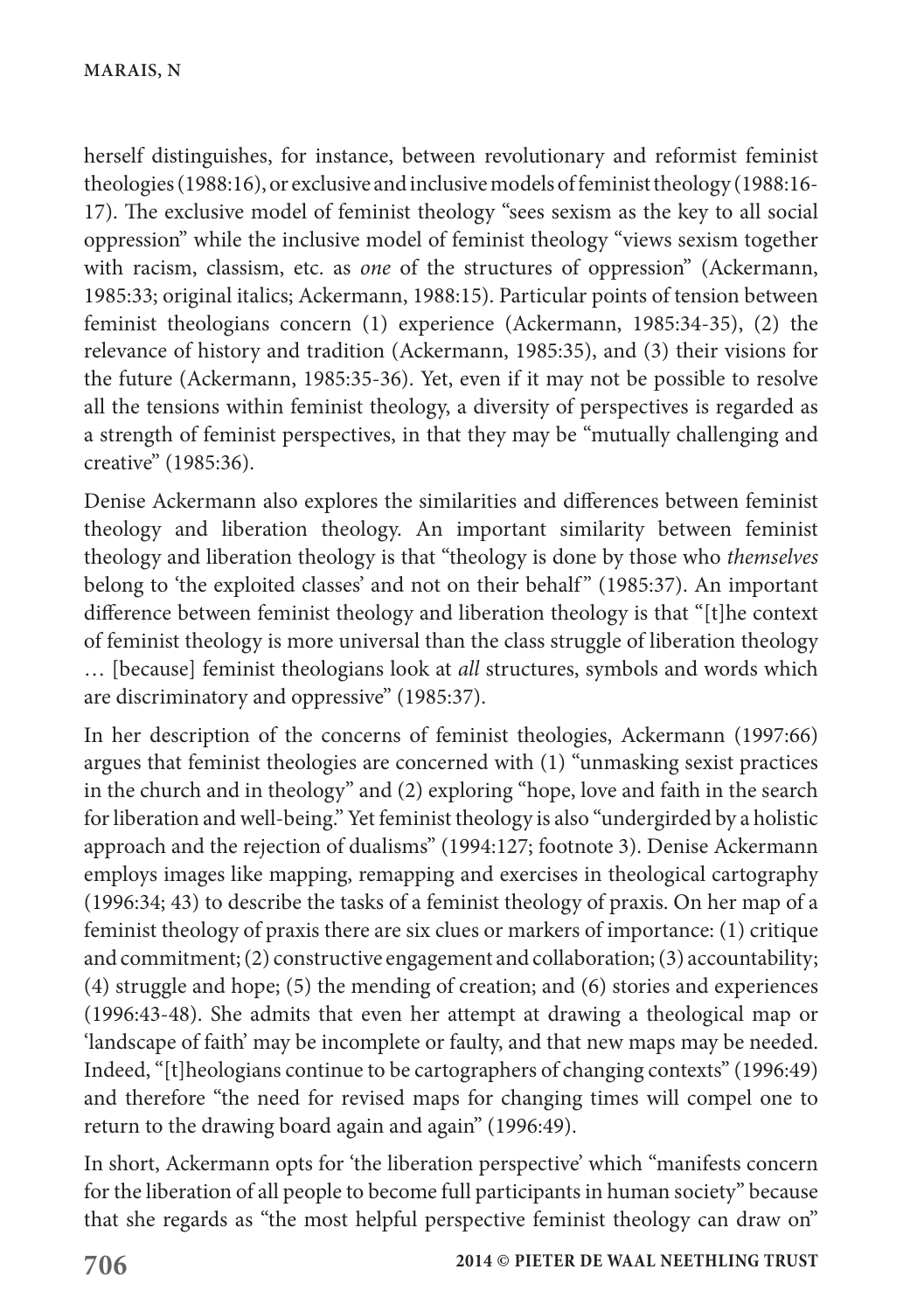(1985:36). Therefore she would go so far as to argue that feminist theologies "have their genesis in liberation theologies, which in turn are part of the larger unfinished dimensions of theology" (1997:63). With such an understanding of 'feminist liberation theology' in mind, the nature and function of Christian doctrine can be situated.

## **3. NATURE AND FUNCTION OF CHRISTIAN DOCTRINE**

For Denise Ackermann, Christian theology is "the systematic reflection on and study of faith" (1985:30) – even more specifically, the task of theology is a systematic reconstruction of our religious symbols (1988:19). In her work she does not pay much attention to the nature and function of Christian *doctrine* as such, but in her systematic reflection on and study of faith three aspects of the nature and function of Christian theology emerge, which could arguably be indicative of Ackermann's thinking on the nature and function of Christian doctrine.<sup>13</sup> Denise Ackermann's 'feminist theology of praxis' concerns the communicative, critical and experiential dimensions, which, in turn, play formative, transformative and performative roles in the shaping of Christian doctrine and Christian believers.

Firstly, a feminist theology of praxis is a practical theology, by which Ackermann (1996:35) means that it is "a theological operational communicative science

<sup>13</sup> Ackermann's writing on feminist anthropology supports this argument: "The task of feminist liberation theology is to engage in a systematic reconstruction of our religious symbols which, in reflecting the relationship between humanity and God, are founded on a sexist bias. Such an exercise would require, among others, that we look at our God-language, Christology, redemption, our views on anthropology and on church and ministry" (1988:19). Moreover, she argues that a practical theology (such as her feminist theology of praxis) is necessarily inductive, which means that it "examines statements, symbols and acts that communicate Christian faith" leading to the formation of theological theories and the empirical verification or falsification of these theories (Ackermann, 1985:32) (which "does not necessarily or wholly exclude deductive methods" (Ackermann, 1985:37)). This does not mean that Ackermann has an interest in searching for an overarching system of thought – she prefers looking to "new ways of action which can bring about change" – but action and reflection belong together in her feminist theology of praxis (1985:37). Indeed, "[o]ur concern is with liberating praxis not with abstract universals" (1985:24). Moreover, the way in which a feminist theology of praxis should reflect on issues should be 'systematic' and 'documented', even if the verification of reflection is found in 'liberating praxis' (Ackermann, 1985:37). It is however clear not only that Ackermann values systematic reflection and reconstruction within a feminist theology of praxis, but also that this would involve Christian doctrine. Her discussion of a feminist theological anthropology is a clear example of this (cf Ackermann, 1988:19-24).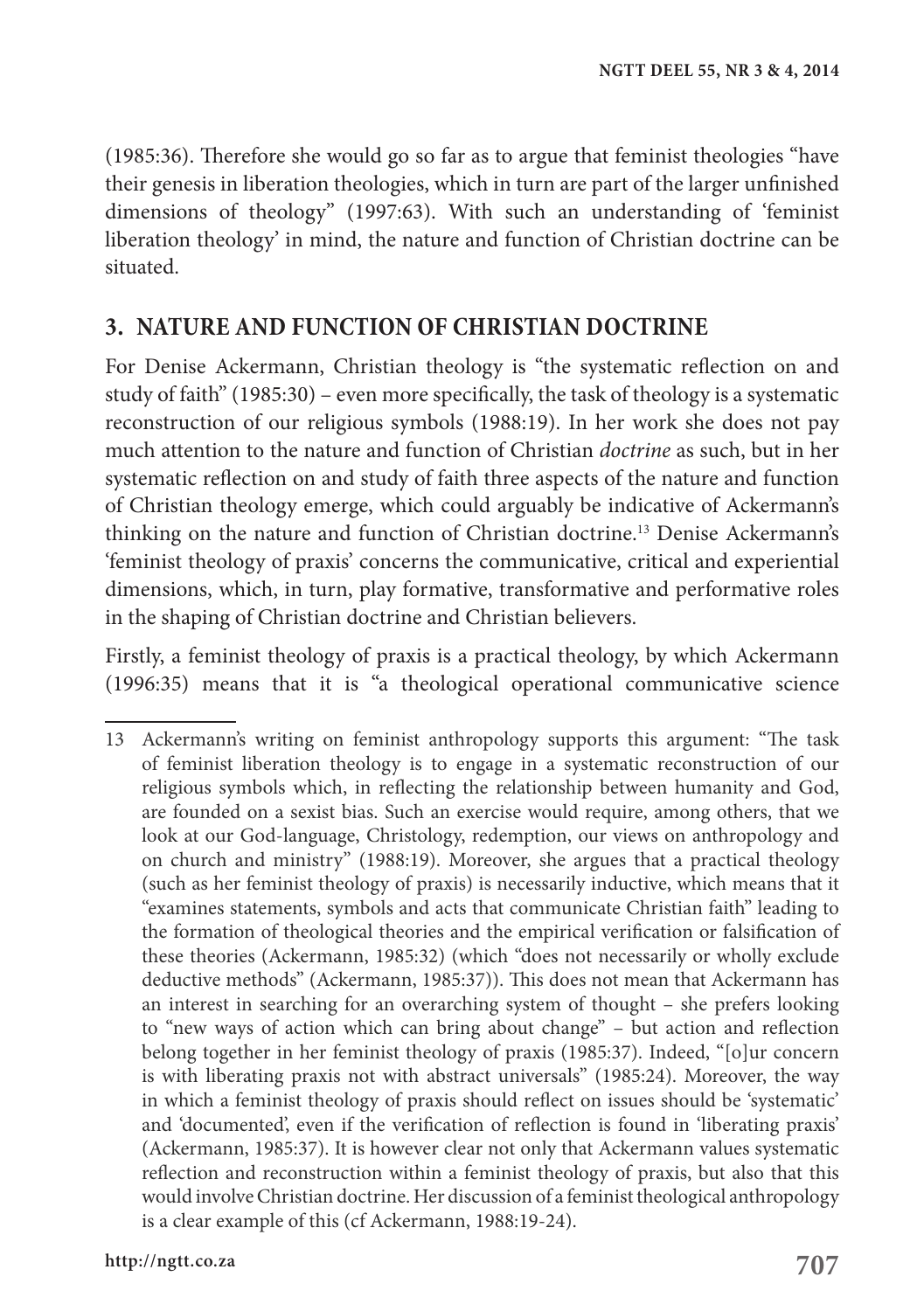in which reflection on the theory/praxis dialectic is central".14 This means that theology links knowledge with action and passion – and particularly involves the concern with suffering and oppression (Ackermann, 1996:33). Practical theology, writes Ackermann, "is the theological theory of Christian communicative actions" (1985:30) or "an operational science [which] contains both theory and praxis" (1985:31). The communicative plays a formative and performative role in shaping Christian doctrine and Christian believers. Indeed, Ackermann argues that theology "which is done in the service of believing, has a communicative dimension" (1985:30) and therefore opts for a theological point of departure in which "Christian communicative actions of faith" (1985:30) or "the communicative dimensions of Christian actions" (1985:40) are investigated. Theology, in this sense, is therefore not only formed but also 'performed': practiced, acted out, done in a variety of ways.

Secondly, a feminist theology of praxis involves reflection and critical engagement (Ackermann, 1985:30). Since practical theology has to do with "the complexity of the Christian communicative praxis" or "the communicative dimensions of faith" (1985:32), practical theology also implies systemic analysis (1996:37). A feminist theology of praxis should reflect critically on the communicative praxis particularly of oppressed groups (such as women), argues Ackermann (1996:38). Critical theological theories aim to articulate and account for conditions of oppression and suffering (1996:41). Yet critical reflection is also experimental, argues Ackermann (1985:37), in that it constantly raises "questions and tentative observations about a changing world" instead of providing final answers and conclusions.

For Ackermann, the critical task of a feminist theology of praxis has both an ethical dimension ("concerned with justice and equity within political, social, economic and religious structures and relationships") and a strategic dimension ("expressed in liberating praxis") (1996:41). These dimensions are inseparable in her thinking, as she explains in reference to her involvement in the South African anti-Apartheid activist group the Black Sash (1996:42; cf Klein, 2004:43-46; cf Ackermann, 1995:124; footnote 29) and the African theological society, the Circle for Concerned African Women Theologians (1996:42; cf Klein, 2004:50)). In short, "[a] feminist perspective assumes a critical stance" toward patterns of (especially sexist) oppression in human society (1985:33) and therefore plays both a performative and a transformative role in shaping Christian doctrine and Christian believers. Theological reflection

<sup>14</sup> Interestingly, Ackermann (1985:30) notes that there are not one but two areas of debate in practical theology, namely (1) "the place of theology in practical theology" and (2) "the theory-praxis problem". She deals shortly with the former and extensively with the latter, and therefore this article will follow her in its focus on her description of 'the theory-praxis problem'.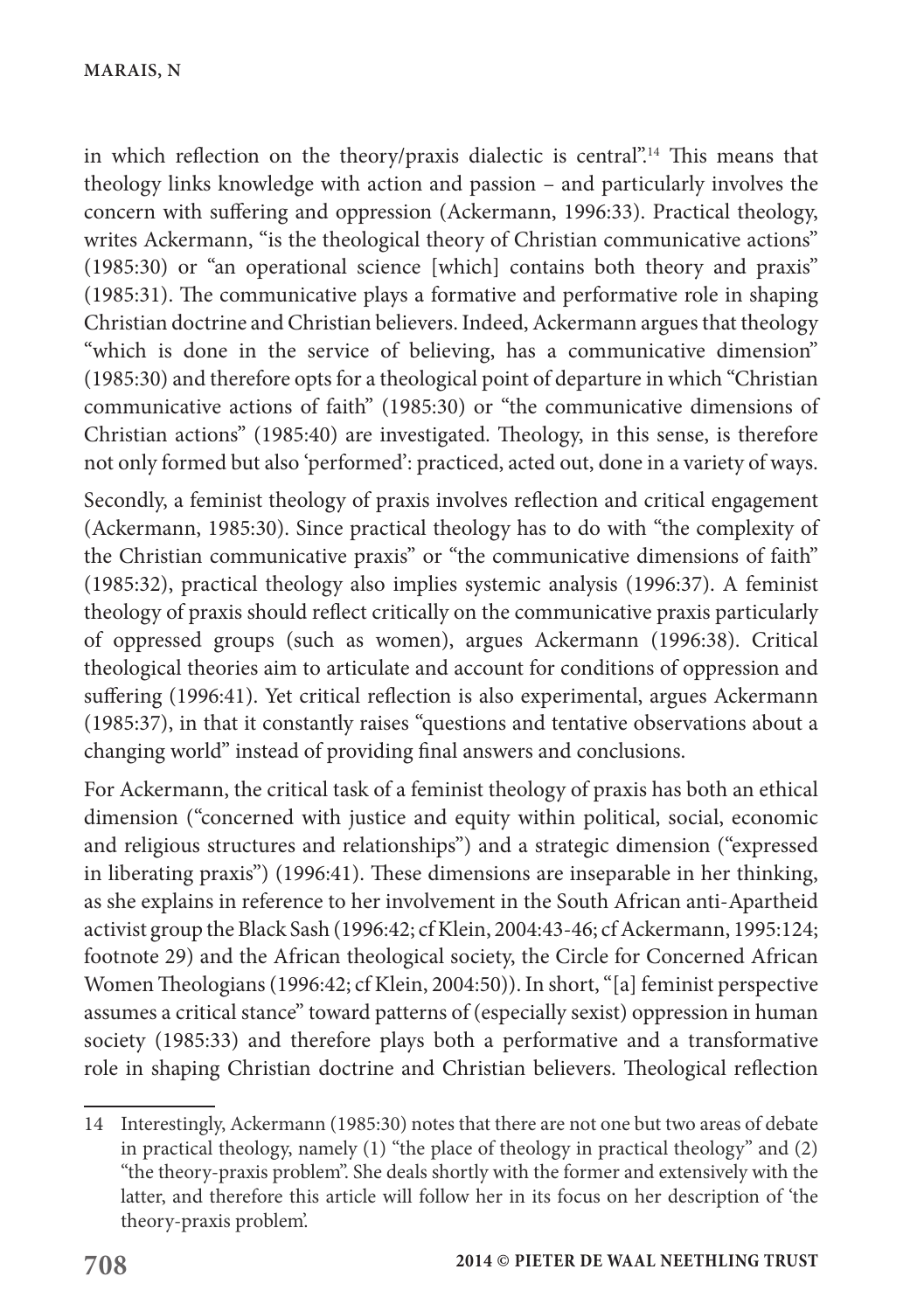on and from Christian doctrine that engages in the task of critical engagement transforms but also performs the ethical and strategic dimensions of a Christian communicative praxis. A feminist theology of praxis is 'critical and committed' (Ackermann, 1996:43) in its "desire to engage with the multifaceted demands of emancipation and healing".

Thirdly, a feminist theology of praxis is experiential theology, orientated "towards particular issues which are rooted in experience" (Ackermann, 1996:37). The experience of oppressed people (including women) is a central category within a feminist theology of praxis (1996:48) – indeed, it begins "with systemic analyses that take the experiences of women and marginalized people into account" (1997:65). A feminist theology of praxis that roots itself in the contextual experiences of women is "compelled to grapple theologically with the effects that war, displacement, poverty, sexual violence, and the degradation of the environment have on the lives of women, children, and the poor" (1997:65). This, for Ackermann (1985:35), is women's contribution to "the unfinished dimension" and "open-ended journey" of theology – namely, experience. Experience plays both a formative *and* a transformative role in shaping Christian believers and Christian doctrine.

There are two divergent models of experiences that shape feminist theology, argues Ackermann (1985:34), namely (1) a *feminist* or liberation experience for women and (2) *traditional* experience for women. Ackermann hereby opposes experiences of freedom from sexist, male-centred cultures with experiences of rediscovering and revaluing that which sexist, male-centred cultures have rejected or denigrated (such as 'relational emotions') (1985:34). Yet the focus on experiences, as valid and important as it may be, also have dangers and limitations because "[o]ur personal experience is of necessity shaped by the reigning ideology of the society we live in" (1985:34).

Moreover, experiences are diverse, contradictory and contextual (1996:48) and therefore "not viewed as the sole arbiter of knowledge" (1996:48). Rather, "the diversity of women's experiences" has led to the formation of new and interesting theological perspectives. The point that the emphasis on the experiences of oppressed people wants to make is not that these experiences are monolithic or simple, but rather that "contextual issues are… profoundly theological" (1997:65) and therefore that experiences should play an important role in forming and transforming theological reflection. Indeed, a major strength of feminist theologies is its groundedness "in the concrete and material experiences of women and marginalized people", which enables feminist theologies to "move to theology and then back to praxis in the passionate longing for a better world" (Ackermann, 1997:67).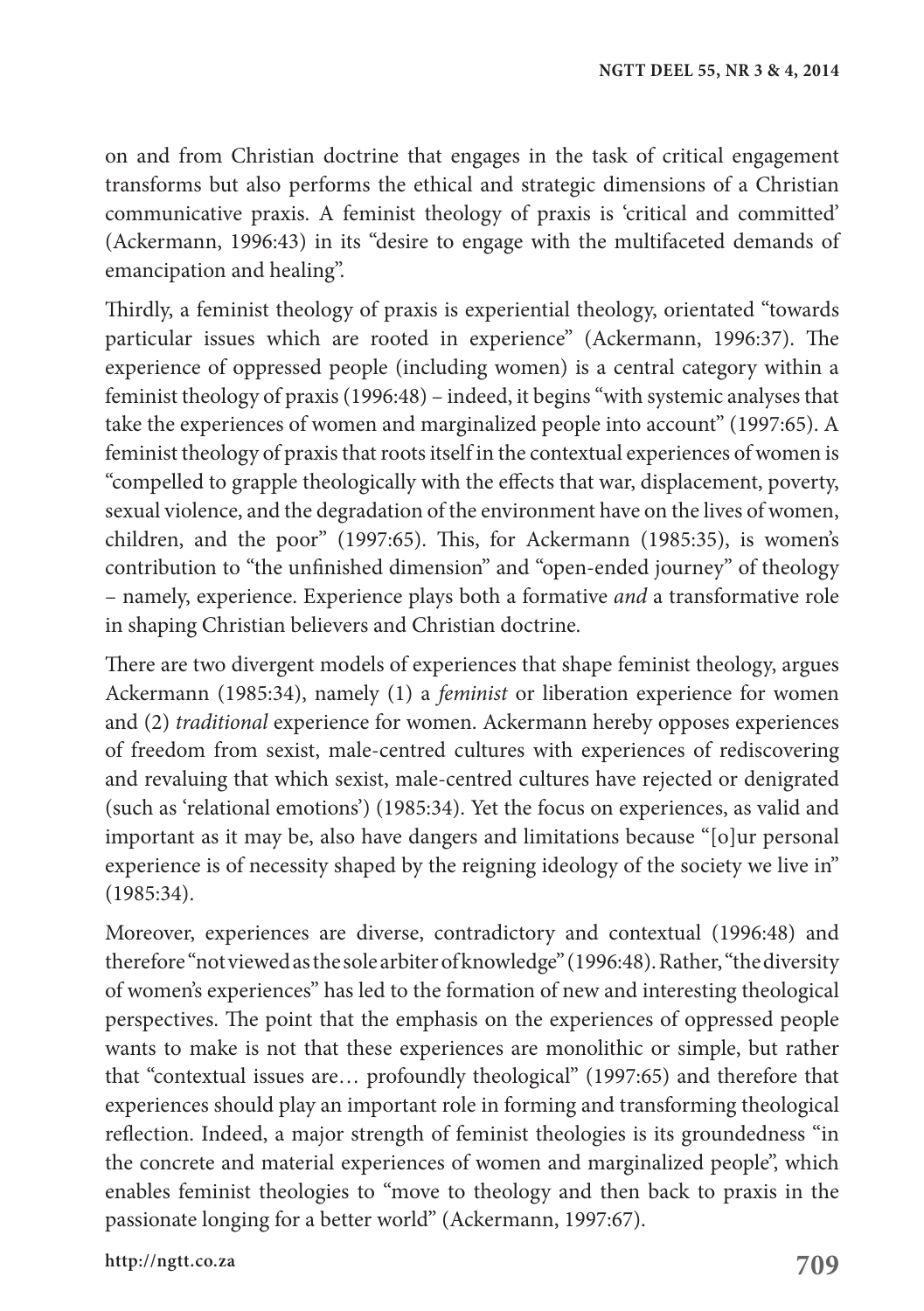Denise Ackermann's feminist theology of praxis is rooted in the communicative, critical and experiential. On the one hand, the communicative, critical and experiential forms and transforms Christian theology and Christian doctrine. On the other hand the communicative, critical and experiential nature and function of Christian theology and Christian doctrine forms and transforms people of faith. Yet Christian doctrine is also 'performed' in the many ways in which theology is practiced. Arguably then, the nature and function of Christian doctrine therefore culminates in the formative (communicative and experiential), transformative (experiential and critical) and performative (communicative and critical) roles that a feminist theology of praxis could play. The formative, transformative and performative roles at play in engaging with Christian doctrine give expression to a variety of methodological strategies in interpreting Christian doctrine.

# **4. METHODOLOGICAL STRATEGIES IN INTERPRETING CHRISTIAN DOCTRINE**

A feminist theology of praxis engages Christian doctrine, argues Denise Ackermann (1997:65), primarily with regard to hermeneutics. She is of the opinion (1997:65) that "[t]he continuous questioning of Christian doctrines, the search for inclusive theological anthropologies, new understandings of the Trinity and Christology, have been a breath of fresh air in the hallowed halls of systematic theology." Ackermann moves from a 'hermeneutic of suspicion' (cf Ackermann & Armour, 1989:53; cf Ackermann, 1992:17), to a "reading 'for life' hermeneutic"<sup>15</sup> within a feminist theology of praxis, which has both its "moments of suspicion" *and* "moments of creative reconstruction" when reading the bible (1997:66).

It is with this 'for life' hermeneutic in mind that the collection of interrelated methodological strategies that Ackermann employs in interpreting Christian doctrine is examined. These can be loosely grouped into the categories of (1) theoria, (2) praxis and (3) poesis. $16$ 

<sup>15</sup> Which she has also, elsewhere (1998a:80), called a 'hermeneutic of healing', by which she means that "all theological theories and all theological praxis must be measured by their ability to contribute to the healing of my country" (1998a:80).

<sup>16</sup> She outlines these "basic ways of knowing, living, doing and being in the world" (according to classical philosophy) in her argument for the close relationship between praxis and theoria in Christian (feminist) theology (1996:41). In her description she includes a fourth mode, namely techné (which "referred to acts of application and doing") (1996:41), which this article does not regard as a methodological strategy in her work. The reason is twofold: (1) not only does she herself choose not to employ this strategy, but more importantly (2) she repeatedly argues for the deeply interrelated and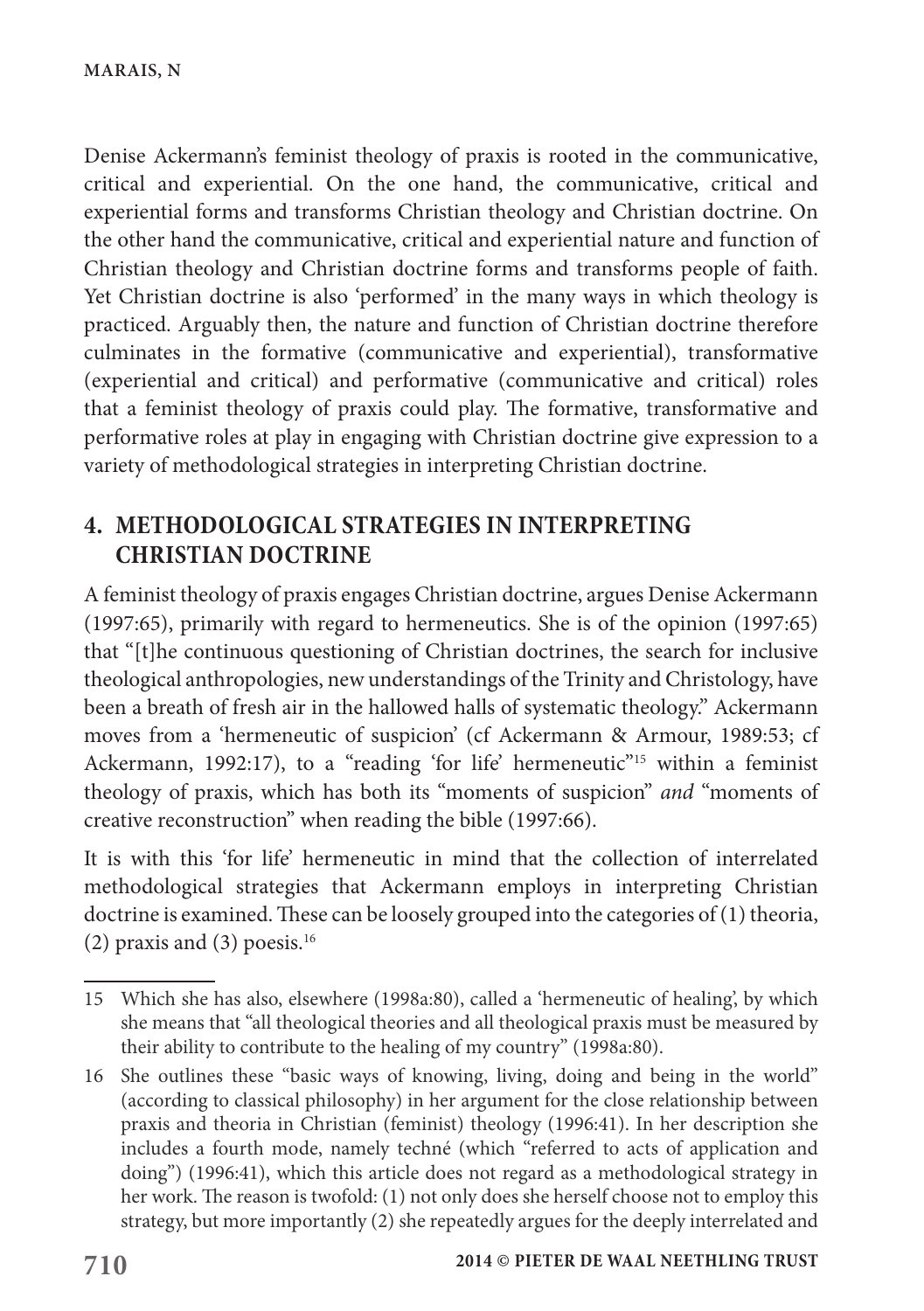Christian theology, firstly, has to do with the methodological strategy of theory – with "observing, interpreting and evaluating critically" (1996:41). Theory, like praxis, is an indispensable aspect of a practical theology (Ackermann, 1985:31). Denise Ackermann derives theological theory from "faith in the person of Jesus Christ and his tradition-history applied to the concrete contemporary situation of the church" (1985:31). As such, theories are directive, yet provisional (1985:31).

Christian theology, secondly, has to do with the methodological strategy of praxis – with "the intentional *practical engagement* whereby people sought to do something for the common good" (1996:41). She adds that praxis "has become the technical term for the action/reflection mode of learning and teaching" (1996:41). Praxis, like theory, is an indispensable aspect of practical theology (Ackermann, 1985:31). Denise Ackermann describes praxis as "action concurrent with reflection or analysis, which should in turn lead to new questions, actions or reflections" (1985:31). Yet praxis is not synonomous with practice in Ackermann's thinking. Christian practices are both theological and normative, but for Ackermann the word praxis means something more – namely, "a practice that has been informed by theory, that has been reflected on" (Klein, 2004:45). Praxis, in short, is "faith in action" (Ackermann, 1985:32).

Much of Denise Ackermann's work is devoted to keeping theory and praxis together (cf 1996:41-43). Herein lies a key methodological insight into Ackermann's work – namely, that "[t]here is neither pure theory nor pure praxis… [t]hey are neither totally separate nor totally identified" (1985:31).<sup>17</sup> She argues (Klein, 2004:51) that

To stay in the realm of theory makes it much easier to avoid the reality of praxis. I cannot separate theory from praxis. For me, what I believe and what I do about what I believe, are inseparable. In my theology, what I believe and what I theorise about has to find feet in praxis … Christ's ministry was no just sermons and teachings; it was a praxis of healing, a praxis of caring, a praxis of being with those who were marginalised, and

mutually shaping force of theory and praxis (cf Ackermann (1996:41), where she argues for "praxis as theory" and "theory as praxis"), so that a mere application of theory – as in her description of techné – would be untrue to her theological methodology. Her protest against reason becoming technique instead of praxis is that theory thereby becomes divested of its substantive content, "including notions of justice, freedom, and human happiness" (Hewitt, 1995:9 in Ackermann, 1996:41).

<sup>17</sup> Theory-praxis is an indispensable aspect of a practical theology, in Ackermann's work (1985:31) – yet Ackermann herself argues for three further aspects of a practical theological methodology, namely a future orientated, inductive and interdisciplinary approach (1985:31-32).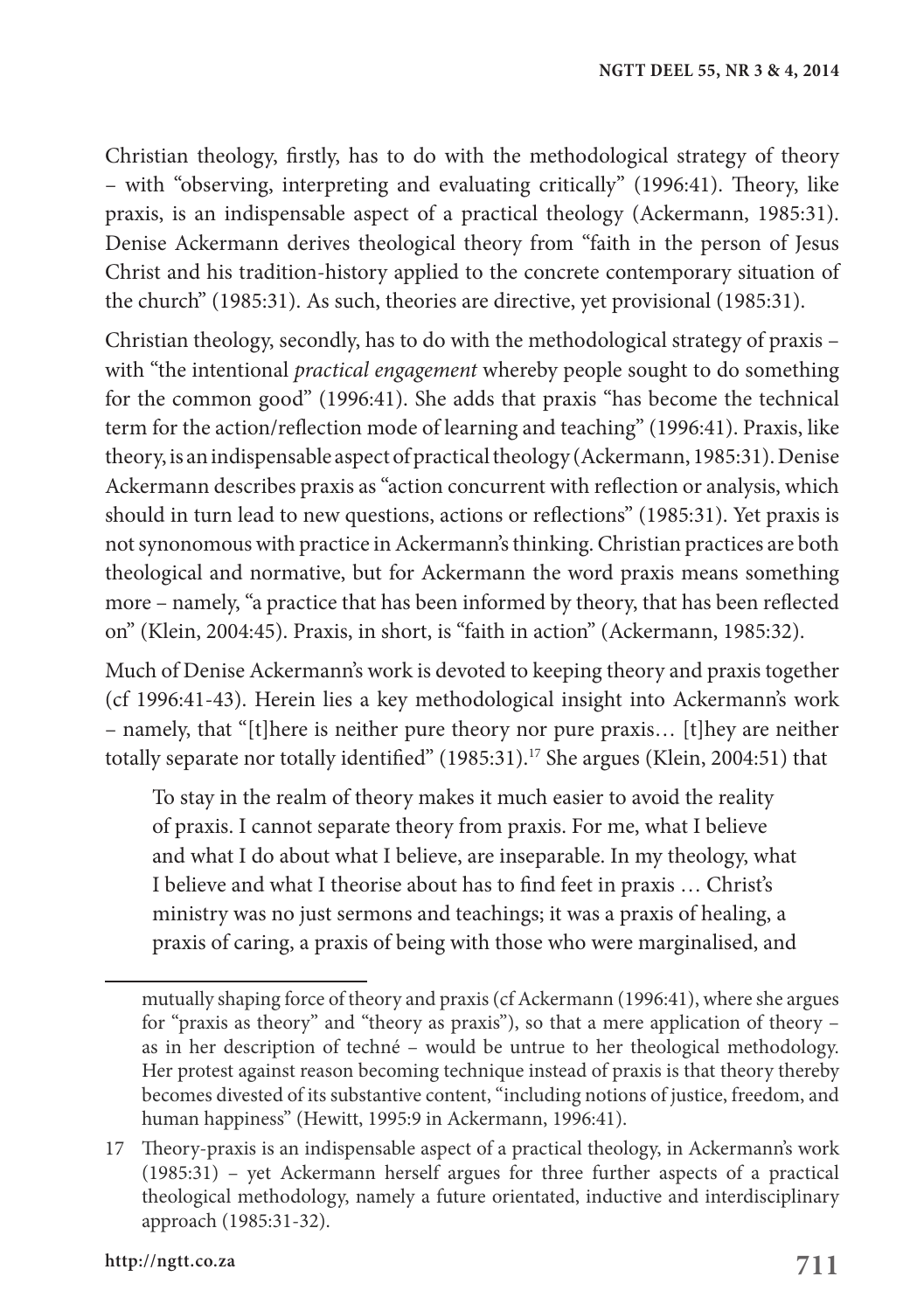ultimately a praxis of dying, because that was what was demanded of him. It was an iconoclastic praxis.

The relationship between theory and praxis that Ackermann envisions is 'a state of bipolar tension' (1985:31) in that "praxis can … dictate theological reflection" (1985:32) and that theorising is also a practical activity (1996:41). It is a tension between 'what we believe' and 'what we do about what we believe' (Klein, 2004:45). Stated somewhat differently, it could be said that "[r]eflection on praxis shapes our theories that, in turn, translate into renewed praxis for healing" (1997:65) for "[o]ur theories have to stand the test of practice" (Klein, 2004:52).

Christian theology, thirdly, has to do with poesis – with "the creative imagination or the evoking of images which could be discovered aesthetically" (1996:41). Indeed, as Ackermann herself argues (1996:43), the required critical edge to the demands of emancipation and healing must be augmented by the allowance "for creativity, flexibility and attentiveness". Poesis, like theoria, is intricately linked to praxis (Ackermann, 1996:42), in that imagination and the ability to envisage a better world form part of the work of healing and reconstruction in our society (Ackermann, 1996:44).

In Ackermann's work, there are two modes of doing theology which exemplify this. The first theological mode in which she moves is that of telling stories in a variety of ways. "Our stories constitute our identity" in that we all have a 'narrative identity' (Ackermann, 1998b:24), and therefore "[t]elling stories breaks the silence which blankets the lives of women and other marginalized and oppressed people and is thus intrinsic to the healing of our diverse communities" (Ackermann, 1996:48). The theological mode of telling stories is vital to liberation and transformation, argues Ackermann (1996:48), because "they contain some of the very stuff that nurtures relationships and opens up possibilities for healing."18 Stories (1) claim identity, (2) names evil and (3) makes sense of seemingly nonsensical experiences (Ackermann, 2001:18-19). It is of particular importance to Ackermann that the life stories of those who have been oppressed are heard and reflected upon, because these stories hold the potential for transformation of both the oppressed *and* their oppressors

<sup>18</sup> "We hear and speak different stories," which, upon hearing the stories of the other, "changes my story forever … Telling our stories, hearing the stories of others, allows our stories to intersect. Sometimes they conflict, accuse and even diverge greatly; sometimes they attract, connect and confirm. As our stories touch one another, they change, and we too are changed" (Ackermann, 1998b:24). This is risky for those telling their stories, because it means acknowledging that "our views are only partial and that… our own identities are complex" (Ackermann, 1994:125).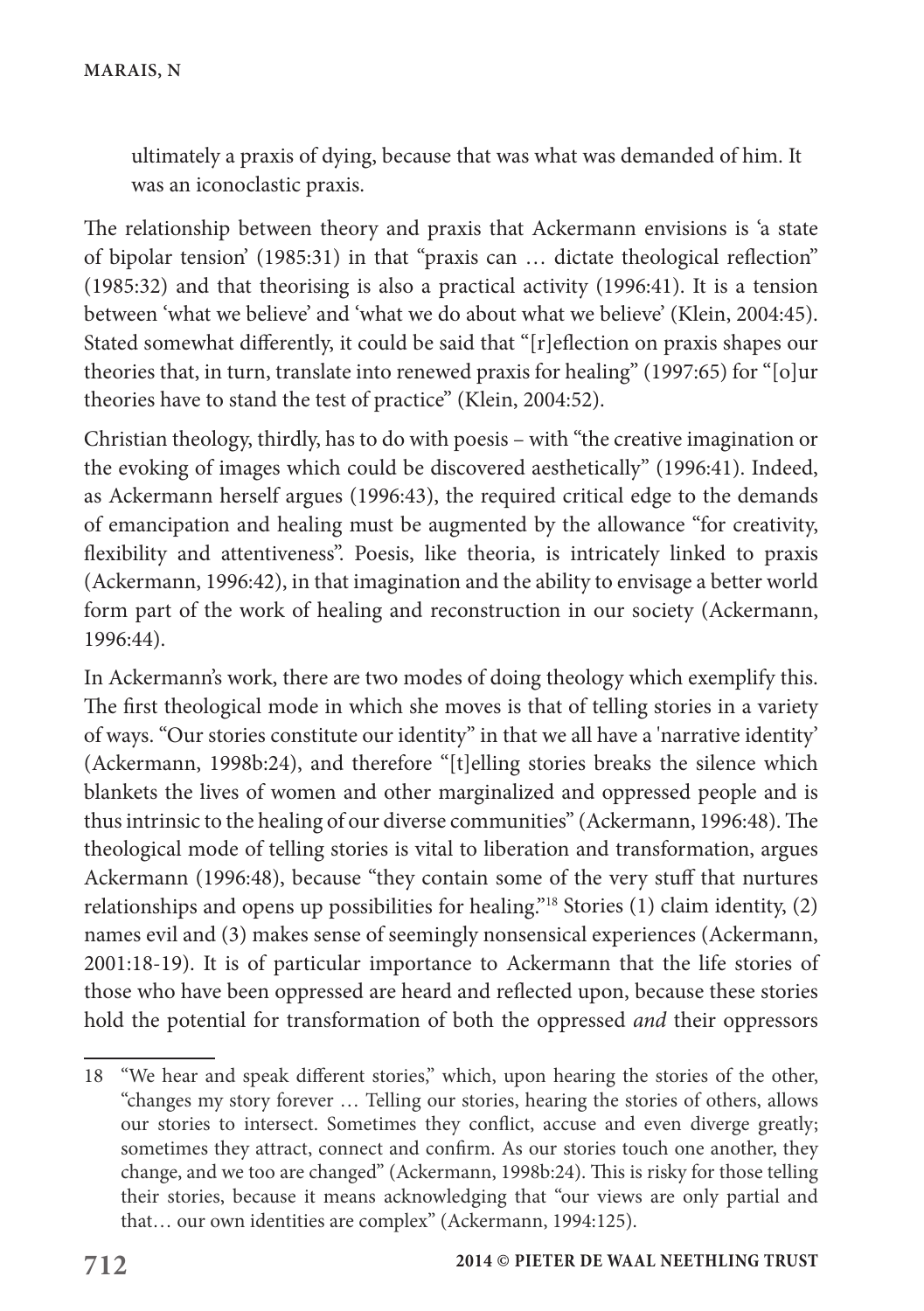(1996:48).19 Indeed, "[i]t is only when hearing and telling stories begins as a process of openness, vulnerability and mutual engagement that alienations of class, race and gender can be challenged" (1996:48).

Yet hearing and telling stories are not enough, argues Ackermann (1996:48). There is a challenge that stories pose to their hearers that must be accepted – namely, "the challenge to act as agents for the mending of creation" (1996:48). Stories accentuate the capacity for and necessity of political and personal transformation (1996:48).

The second theological mode which exemplifies poesis in Ackermann's work is telling stories by way of theological letter writing. She explains how she came to "write letters to people who matter to me, about the themes that have been at the core of my search for healing and freedom" (2003:xii) in a book with the subtitle *Letters from a Landscape of Faith* (2003). For her, writing letters was "a vehicle to keep me from academic excesses", from the theological jargon of academic theology (2003:xii). This she would describe as a venture in doing theology 'simple and straightforward' (2003:xii; cf Smit, 2009). However, for her there would be an even

<sup>19</sup> Elizabeth Tapia (2004:324) thinks that "[t]he themes and issues embedded in her stories are relevant today", but Christina Landman (2000:235-236) is highly critical of theological storytelling as practiced by Ackermann and other Circle theologians. Firstly, argues Landman (2000:235), a book like *Claiming our Footprints* (Ackermann et al, 2000) contains a variety of women's stories, but upon closer reflection these are the stories of women who are "mainly white and Christian, some of whom do not hold South African citizenship" and who do not, therefore, "represent South African women in general". Not only are stories like these therefore a misrepresentation of the realities of South African women, but they "[cause] pain to South African women rendered voiceless by other women" (2000:235). Secondly, for Landman (2000:235), this particular book "does not contribute to feminist theologies' body of knowledge, either locally or internationally", and thereby "raises the question of why the book was published." She regards this book as "light reading" and is of the opinion that "one finds more interesting stories better written in popular lifestyle magazines" (2000:236). Thirdly, Landman (2000:235-236) remains unconvinced that the private stories told by the contributors to this book is anything more than "the private stories of privileged women who are unable to integrate their stories into the bigger story of women in South Africa today" – in short, "the private remains private" and the stories therefore lack a broader public significance or performance. Stories that do not contribute to an analysis of society or that do not make substantial recommendations for the healing of those marginalised by society are too limited for where South African feminist theological discourses should have been by the time that this book was written (Landman, 2000:236). Yet stories may yet have a role to play in South Africa – as Landman (2000:236) admits, such stories are "a source of women's experience and an important beginning to the retrieval of women's voices in South Africa."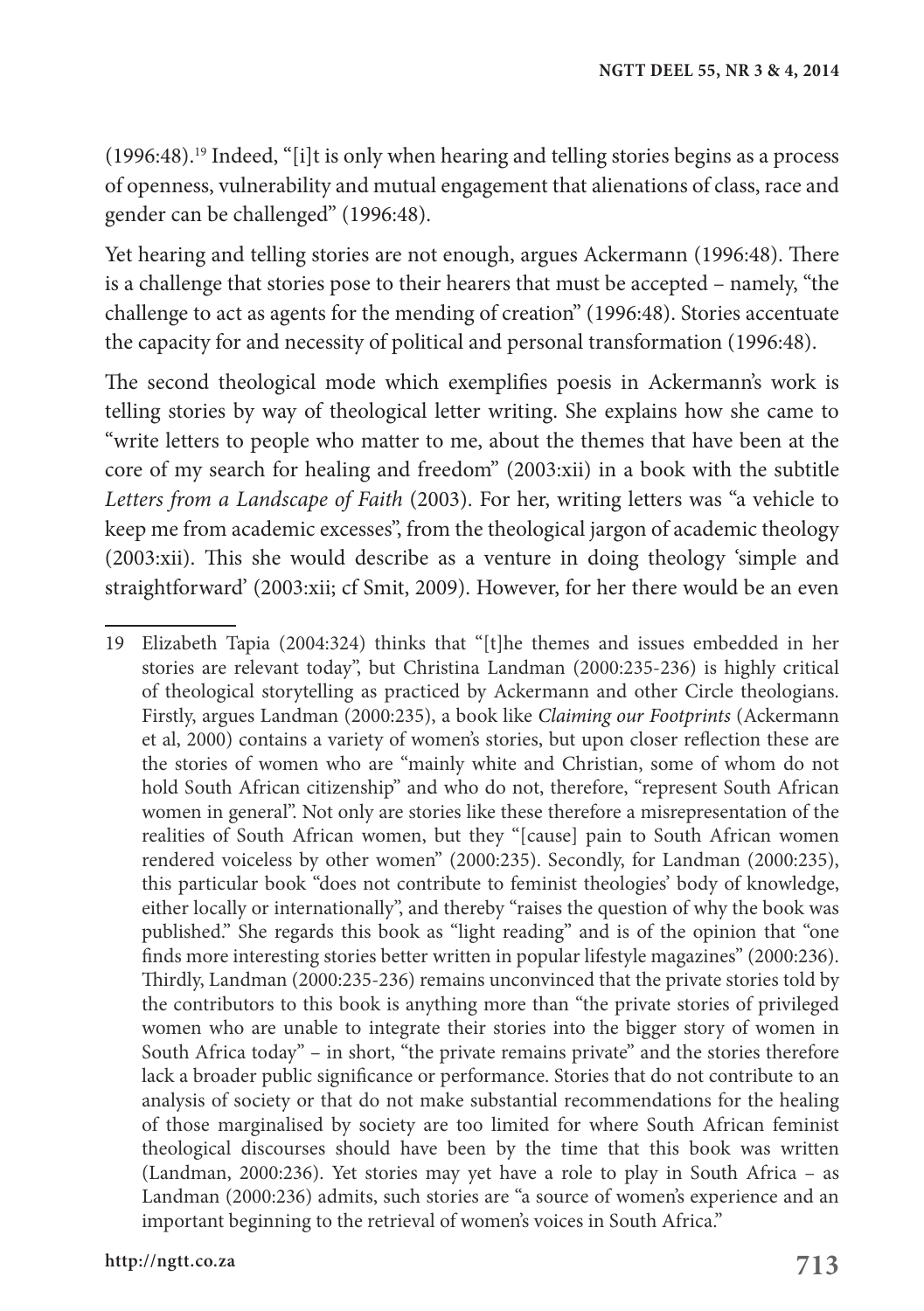more significant reason for this way of doing theology – namely, that she believes that the method chosen for communicating points to the kind of theology that she wants to practice (2003:xv). The art of letter writing follows a certain theological method, which "draws from experience that is submitted to critical scrutiny and tested within the social and political milieu in which it is shaped" (2003:xv). This entails narratives, or the telling of (personal) stories (2003:xvi; cf Loades, 2004:349). The art of theological letter writing is, moreover, autobiographical: "[G]iven the method I have just described, these letters have drawn me into writing about myself" (2003:xvi). This means that the personal and the public become interwoven, $20$  for together they tell the stories of a person's life (2003:xvi). John de Gruchy would call the art of writing letters to family and friends a 'genre' in doing theology (De Gruchy, 2009:175). He writes that the advantages to doing theology in this way includes not overwhelming readers with footnotes, in that – in letters – "you have to say what you mean up front" (De Gruchy, 2009:175). "You must speak from your own experience and perspective" and yet, "[a]t the same time … explore issues in some depth if it is to be theological at all" (De Gruchy, 2009:175).<sup>21</sup>

<sup>20</sup> John de Gruchy (2007:33-35), Selina Palm (2012:367-368), Flora Keshgegian (2004:87) and Ann Loades suggest that Ackermann's theology can be described as 'public theology' – by which De Gruchy (2007:35) means that Ackermann functions "on the boundaries between the academy, the church, and secular/political society"; and Palm (2012:368) means "Ackermann's distinctly uncompromising passion for the tough questions of life"; and Keshgegian (2004:87) and Loades (2004:349) means that it becomes clear in Ackermann's writing that faith cannot merely be a private matter. Spirituality is an important aspect of such an understanding of Ackermann's practical, public theology. Indeed, for De Gruchy it is Ackermann's spirituality that "shapes her public theology most profoundly" (2007:35).

<sup>21</sup> Flora Keshgegian (2004:87) remarks that "[t]he epistolary form is a bold move for a theological text" in the sense that although "more and more theologians and scholars have been writing memoirs, few have ventured into inscribing their thoughts in the form of letters." Elizabeth Tapia (2004:324) appreciates Ackermann's many references and notes within her letters, but mentions two challenges to her 'extended letters': (1) "she does not deal much with critical analysis of power and dominance"; and (2) her letters lack more references to "works of black African theologians" which "would have added the richness". Yet for Keshgegian (2004:88) Ackermann's theological work has been critical – "not only of the racial politics of whites and Afrikaners, but also of the gender bias and patriarchal oppressiveness of much Christian theology." She (2004:87 is of the opinion that Ackermann makes good use of the theological genre of letter writing by writing "in an engaging and accessible style, ably weaving theory with reflection, autobiographical detail with historical and political analysis."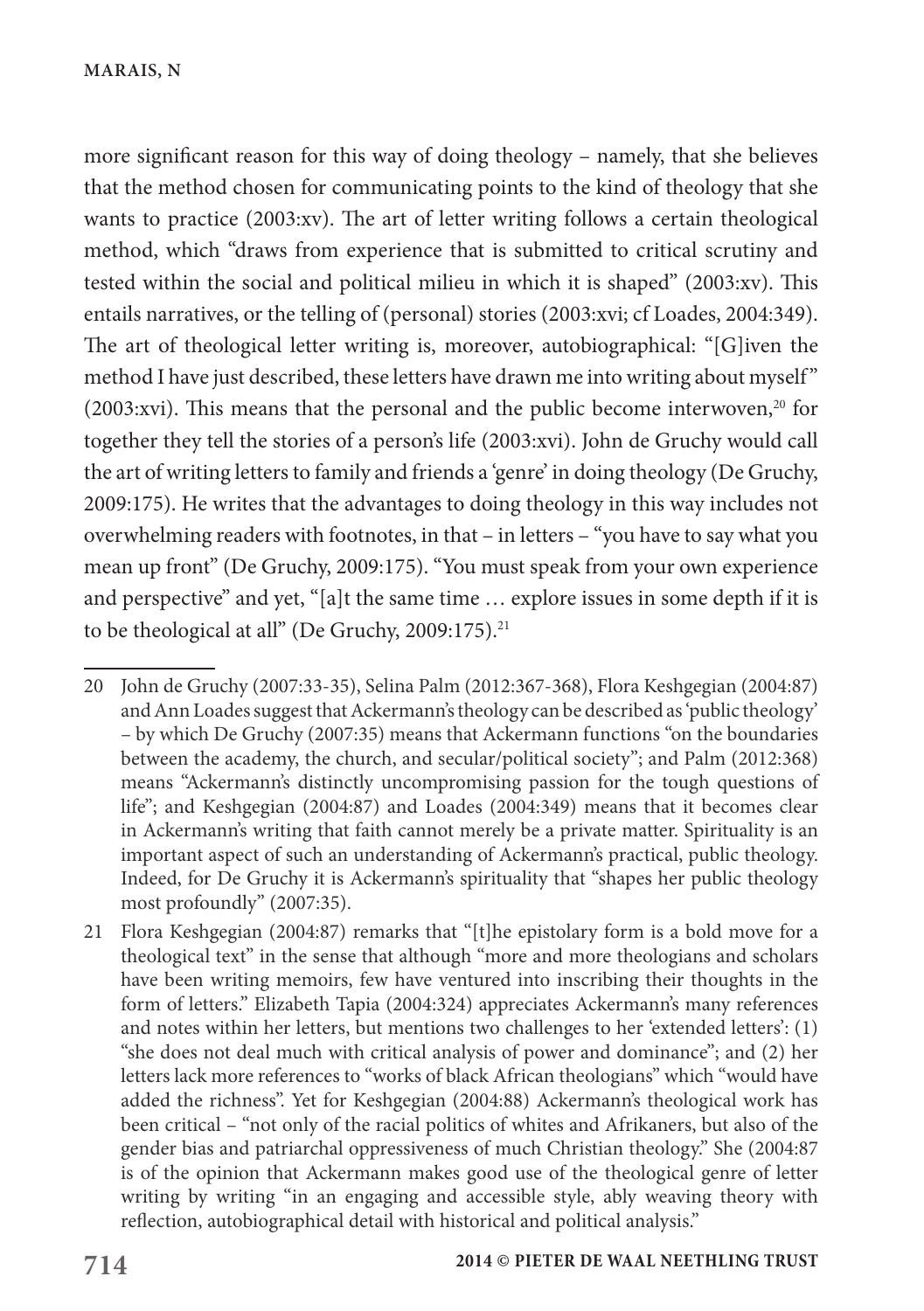Denise Ackermann arguably employs the interrelated methodological strategies of theoria, praxis and poesis in her 'for life' hermeneutic in interpreting Christian theology and Christian doctrine. Christian doctrine, which has to do with the communicative, critical, and experiential aspects of Christian theology, forms, transforms and performs Ackermann's understanding of salvation as freedom and grace.

# **5. SALVATION AS FREEDOM AND GRACE**

Denise Ackermann is highly critical of "a personal and otherworldly salvation" because it may exclude "meaningful change and the risk of transformation" (Ackermann & Armour, 1989:55). Rather, salvation has to do with both freedom and grace, because "a feminist liberatory approach seeks that which is freeing and whole-making for both women and men" (1992:14).

Salvation is performed in freedom, which transforms – or frees – human beings and human society. "[L]iberation," writes Denise Ackermann (1985:36), "is a core concept at the very heart of the Christian gospel… the gospel offers liberation from sin and guilt – a vision of what it means to be a liberated sinner." Salvation in Ackermann's work has a clear concern with liberation and freedom. However, salvation concerns more than just the freedom from sin and guilt. The liberating power of the Christian faith also has to do with the socio-cultural and political, with the abolishment of injustice and the building of a new society (1985:36) – in short, with transformation.<sup>22</sup> Salvation is performed in 'doing theology', such as working against slavery and racial oppression.

Salvation, for Ackermann, also has to do with transformation, which she describes as "a passion for change" (1996:45). Transformation has to do with both hope *and* struggle, with both eschatology *and* history (1996:46). However, salvation in Ackermann's thinking mainly has to do with freedom, and therefore with vulnerability (1996:45): "Any person who invests her or himself in the freedom of the other as an end in itself, embraces vulnerability, a beautiful yet painful concept and one which causes many feminists and oppressed people to recoil." It is in vulnerability that both hope *and* struggle can be embraced; or, stated somewhat differently, "there is no change without vulnerability and risk" (1996:45).

<sup>22</sup> This is exemplified in, for instance, Ackermann's advocacy for a 'transformative' understanding of theological anthropology; a model which is "directed at the attainment of full personhood for both men and women, whilst realising the simultaneous need for societal change" (1988:22-23).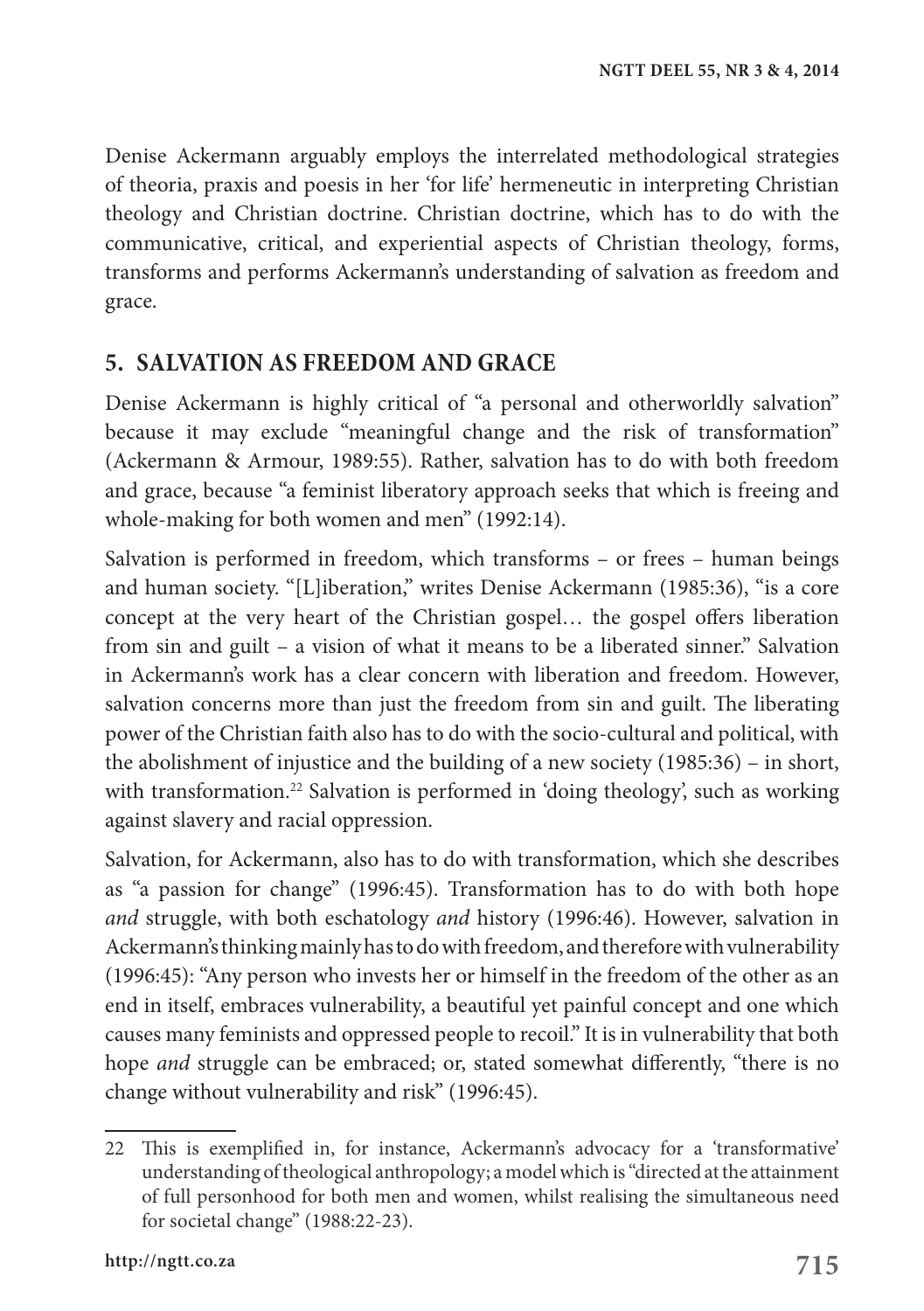As important as human beings are to Ackermann, transformation also involves the ecology, in what she calls 'the mending of creation'23 (1996:45). The mending of creation involves transformation by love, in which good relations among human and non-human beings are fostered, and which "speaks of justice, love, freedom, equality and the flourishing of righteousness" (1996:47). Mostly, though, "the mending of creation rests on transforming our relationships with ourselves, with one another, with God and with our environment through actions for justice and freedom" (1996:47). Salvation then, firstly, has to do with performing and transforming freedom.

However, salvation in Ackermann's thought also – secondly – has to do with (both ordinary and extraordinary) grace (2014:36): 'ordinary', because grace is often found "in the order of things", as "a commonplace reality, flooding the world, there for all, from the beginning of time" (2014:36-37); and 'extraordinary', because grace "cannot be earned", "is unmerited and utterly abundant" and "permeates the world" (2014:37). Salvation is a story of (unending) grace (2014:36), of "[o]ur story with God" (2014:36), with being made "from and for God" and one another (2014:37). Grace is both a gift and a revelation of who we are (2014:38). God's grace "is unfathomable and unmerited" (2014:39), "is for all creation" (2014:40), "pursues us" (2014:40), "is free, extravagant and transforming" (2014:41), and "enables us to respond to God in Christ" (2014:41). Grace has to do with being in relationship with God – a relationship of 'healing love' – wherein human beings are imbued with "the sense of being held and cared for" (2014:41). In Ackermann's thought, grace is practical, in that it 'performs' salvation: "Grace sanctions the forgiveness of sins, restores relationship, and enables love and hope" (2014:41). Grace is performed in its sheer givenness to us by God, but God also transforms human beings and the entire creation. Yet grace, like freedom, has to do with the inner logic of God's love, in that "grace declares God's love – and God can be no other than loving" (2014:44). Grace, for Ackermann (2014:37), has to do with blessing, because blessing means

<sup>23</sup> Ackermann argues specifically for the use of 'mending' instead of 'healing' (although there are instances where healing and 'a healed world' are a part of her vocabulary to describe salvation as transformation), because she regards 'mending' as "a more encompassing and less psychologically oriented term" (1996:33; footnote 6). She understands 'mending' not as patching or fixing, but as "making whole again" (1996:33; footnote 6). 'Healing' and 'wholeness' are important companions in her work (cf 1994:125-126), in that both "[t]he work for healing and the search for wholeness begins with the search of justice" (1994:126). This is risky, because there are no guarantees of 'being healed' or of 'achieving the goal of wholeness'. Therefore the task of "seeking healing and wholeness in our society requires a communal vision based on a profound desire for justice and a commitment to stand in the truth" (1994:126).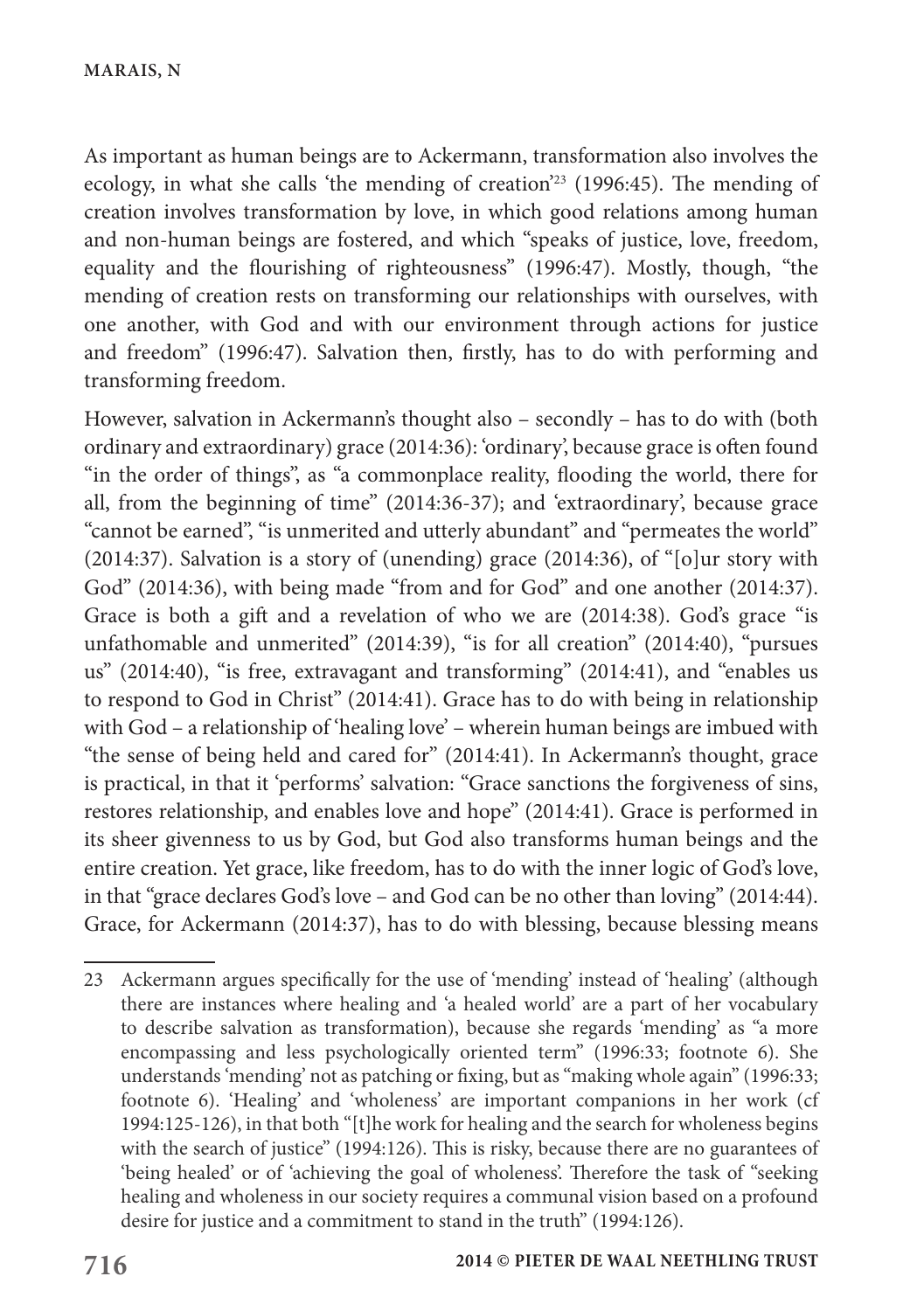acknowledging "the working of God's grace in our lives." Salvation then, secondly, has to do with performing and transforming grace.

Salvation is God's purpose for humankind, argues Ackermann (2009:171); and salvation – as freedom and grace – is deeply concerned with "the blessing of being in sustained and loving relationship with the Ground of all Being" and "a world in which God will be at home in us" (2009:173). Freedom and grace are therefore also plays a formative role in shaping the identities of believers and faith communities. Salvation, as the formation, transformation and performance of freedom and grace, is a redemptive and loving blessing. For if God is a God "who pours out Godself to us" because "[t]otal self-giving is the very nature of our God" (2009:166), then salvation points to the blessings of being loved and being made to love. The intricate connections between salvation, love and blessing in Denise Ackermann's thought and work comes to expression in her understanding of the flourishing of human beings and the whole of creation.

# **6. BLESSED HUMAN BEINGS?**

Forming, transforming, and performing freedom and grace culminate in the vision of the flourishing of all human beings and the entire creation. Denise Ackermann repeatedly employs the term 'flourishing' in relation to well-being and salvation in her work, but does not provide a clear definition of the term in any of her books or articles. Ackermann does, however, employ 'flourishing' in close proximity to such terms as 'wholeness', 'healing', 'well-being', 'blessing', 'fulfilment', 'liberation', 'justice' and 'love'.<sup>24</sup> Flourishing is also clearly opposite to 'subordination', 'discrimination' and 'oppression' (Ackermann, 1992:18) – indeed, "[t]o liberate people to live a life of dignity that affirms their worth is very difficult in situations of oppression, discrimination and poverty" (Klein, 2004:41). She has a particular concern for the well-being of all, which "can be discerned through feminist analysis" and which "is grounded in our relationship with God, with one another and with creation" (1996:45).

In Ackermann's thought, the relational aspect of flourishing is of great importance. "[R]elationship," writes Ackermann (1998b:17), "is central to our being and to our well-being." It is, however, difficult to define. What it is not, argues Ackermann (1998b:17-18), is alienating, apathetic, isolating, separating or oppressive. Rather,

<sup>24</sup> Ackermann does not, however, have much affinity for 'happiness' in her work – for instance, in one of the few instances where she references happiness directly she does so only within the context of an argument on progress which is measured in expanding capital growth (cf 1997:64).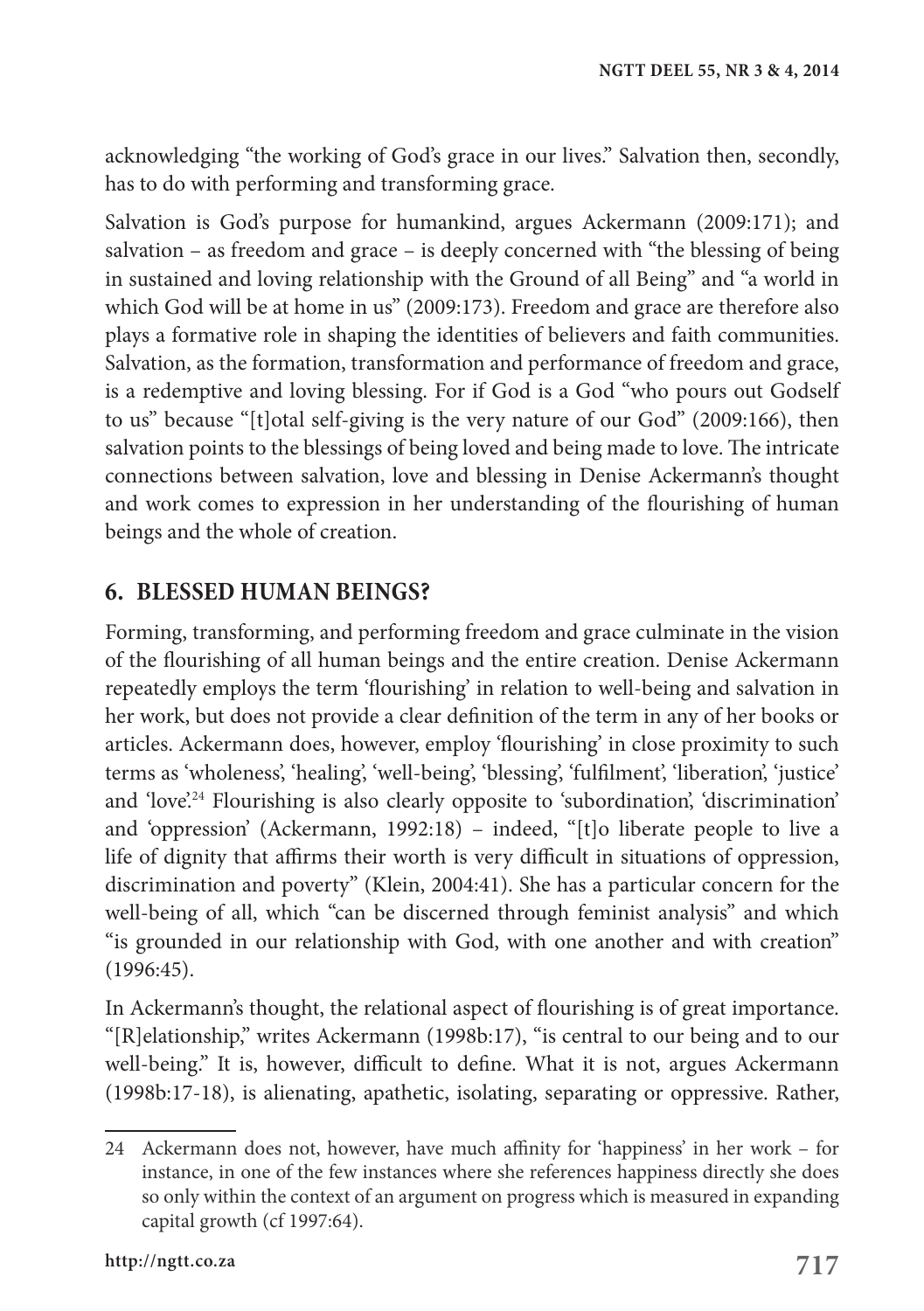right, loving and just relationships are mutual – "concerned with the feelings, needs and interests of each other (sic)" – and reciprocal – "created out of mutual interdependence" (1998b:18). "My humanity is found, shaped and nurtured in and through the humanity of others," argues Ackermann (1998b:18), and therefore "there is no growth, happiness or fulfilment for me apart from other human beings." For her, humanity is precious (Ackermann, 1989:75). Moreover, since God's (covenant) relationship with us is characterised as being loving and just – involving 'unconditional love', 'ongoing presence', 'justice', 'peace' and 'wholeness' – we too are called to practice loving and just relationships (Ackermann, 1998b:21).

For Ackermann, relationship and the practices are inseparable, in that "[f]aithful Christian practice can only be ethical, effective and relevant if it takes seriously the challenge of relationship in difference and otherness" (1998b:22). Relationship is not "an abstract theological truth" but is practiced "with our entire being – our bodies, our emotions and our minds – in what we see, hear, say and do" (1998b:23). In short, being fully human means living in relationship (Ackermann, 1998b:20) because it means acknowledging that "I am not complete unto myself" (1998b:23), that "there is *no full humanity without the other"* (Ackermann, 1998b:25; original italics). Full humanity, or 'authentic existence', "is living as a fully human part of a whole in mutual relationship, participating not possessing, needing one another, knowing that we belong to one another" (Ackermann, 1998b:22). This means grappling with "the challenges, implications, and surprises of seeking to be in relationship with each other in all our difference and otherness, in the fullness of our humanity" (1998b:27).

Relationality is the expression of love for self and neighbour in that "[a]ctive loving of self and neighbour" is "the praxis of right relationship" (1992:20). There is an intricate bond between relationality and love within Ackermann's work, which is embedded in a feminist theological anthropology that values a praxis based on love and justice (1992:20-21). Relationality, however, is the opposite of 'alienation' (1992:21), 'spiritual deprivation' (1992:21), 'apathy' (1992:21), 'sexism' (1992:21), 'racism' (1992:22), and 'classism' (1992:22), 'ageism' (1992:22). Relationality is both a need and a priority (1992:22), which links us to our 'created nature' (1992:22) and "finds its source in our understanding of the God as *God in relation*" (1992:22; original italics). The key for understanding this God-in-relation is Jesus, 'the man on the borrowed donkey', who is the model and the guide into a transformative anthropology (1992:23). Relationality is the basis for a transformative anthropology, in which the full humanity of all (including women) are affirmed (1992:23). Finally, the vision of the flourishing of all human beings is undergirded by such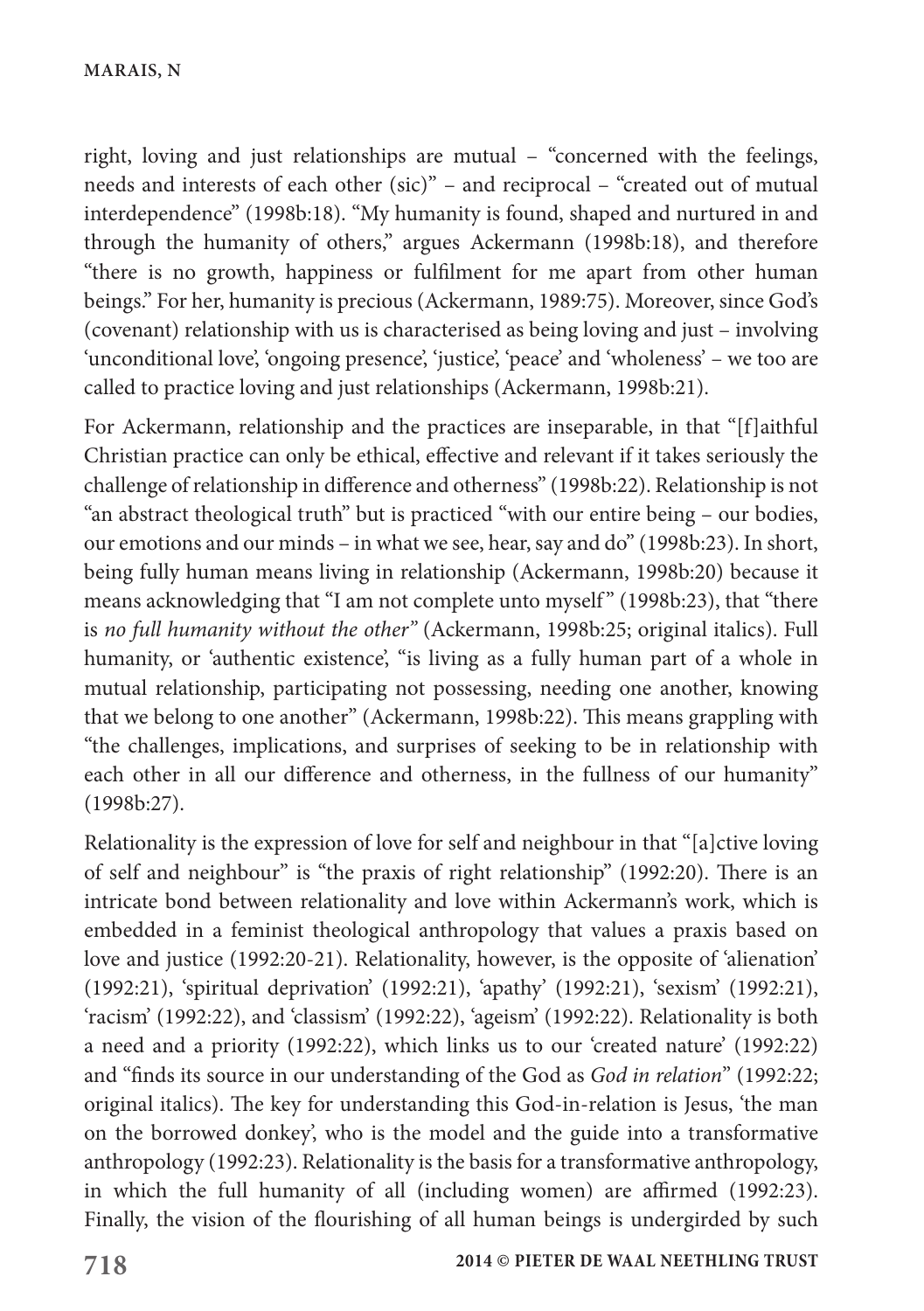a transformative anthropology, which is "concerned with our relationships with ourselves, with one another, with God and with our environment" (1992:23).

Denise Ackermann's notions of blessing and flourishing are also particularly closely connected.25 For her, 'abundant life' points to "a new intensity of living", of being "fully alive" (2014:27). 'Abundant life' is all that is "fulsome, affirming, redolent with promise" and is encapsulated in three words: compassion, love and hope (2014:28). 'Blessing', then, articulates what she understands as being 'fully alive' (2014:27) – in her words, "[e]xploring blessing is in essence finding out what it means to be a fully free human being" (2014:26). She explains her understanding of what 'blessing' is (and is not) as follows (2014:26-27):

Feeling blessed is not an uninterrupted good feeling. It is not financial security, nor physical well-being. It is not lasting pleasure, nor happiness, nor an unendingly cheerful mood. Being blessed is not some abstract faith concept of spiritual well-being. Being blessed does not mean that life becomes an easy ride. A sense of blessedness is challenged by the exigencies of life… [Moreover, b]eing blessed is not an abstract theological concept. It is a practice, a way of living, not an esoteric truth. There is nothing majestic or mysterious about being 'blessed'. It is about living in a way that makes the promise of abundant life possible, even in daunting circumstances. Being blessed is expressed practically in prosaic matters such as affirming another with a loving word, feeding the hungry, giving water to the thirsty, welcoming the stranger and caring for those in need.

Yet Ackermann's understanding of blessing is inseparable from what she describes as her 'longing for the man on the borrowed donkey'26 (2014:26). Theology has to

<sup>25</sup> She writes about the complexities surrounding her choice of 'blessing' as follows (2014:26): "Being 'blessed' has an overtly pious ring. As I wrote the blessings that follow in this book, I struggled to find similar words that sounded less 'religious', words like 'happy', 'privileged', 'favoured', and so on. But in the end I decided that 'blessing' actually says it all even if it needs 'decoding'".

<sup>26</sup> Ackermann's reference to Jesus of Nazareth as 'the man on the borrowed donkey' is pivotal to her feminist theology of praxis (and her relationship with Jesus, she would add) (2014:23). She writes that "[i]t is an expression that has a touch of the comical, and that is laced with paradox and incongruity when it is used for the central figure of my faith" (2014:23). Perhaps even more telling is her explanation of how she came to this particular phrase (2014:23): "I remember that morning all too vividly. Sitting at the very end of the nave near the high altar of Canterbury Cathedral, I watched the bishops of the Anglican Communion enter and take their seats under the soaring, ribbed Gothic ceiling of that historic building. Clothed in robes of brocade, silk and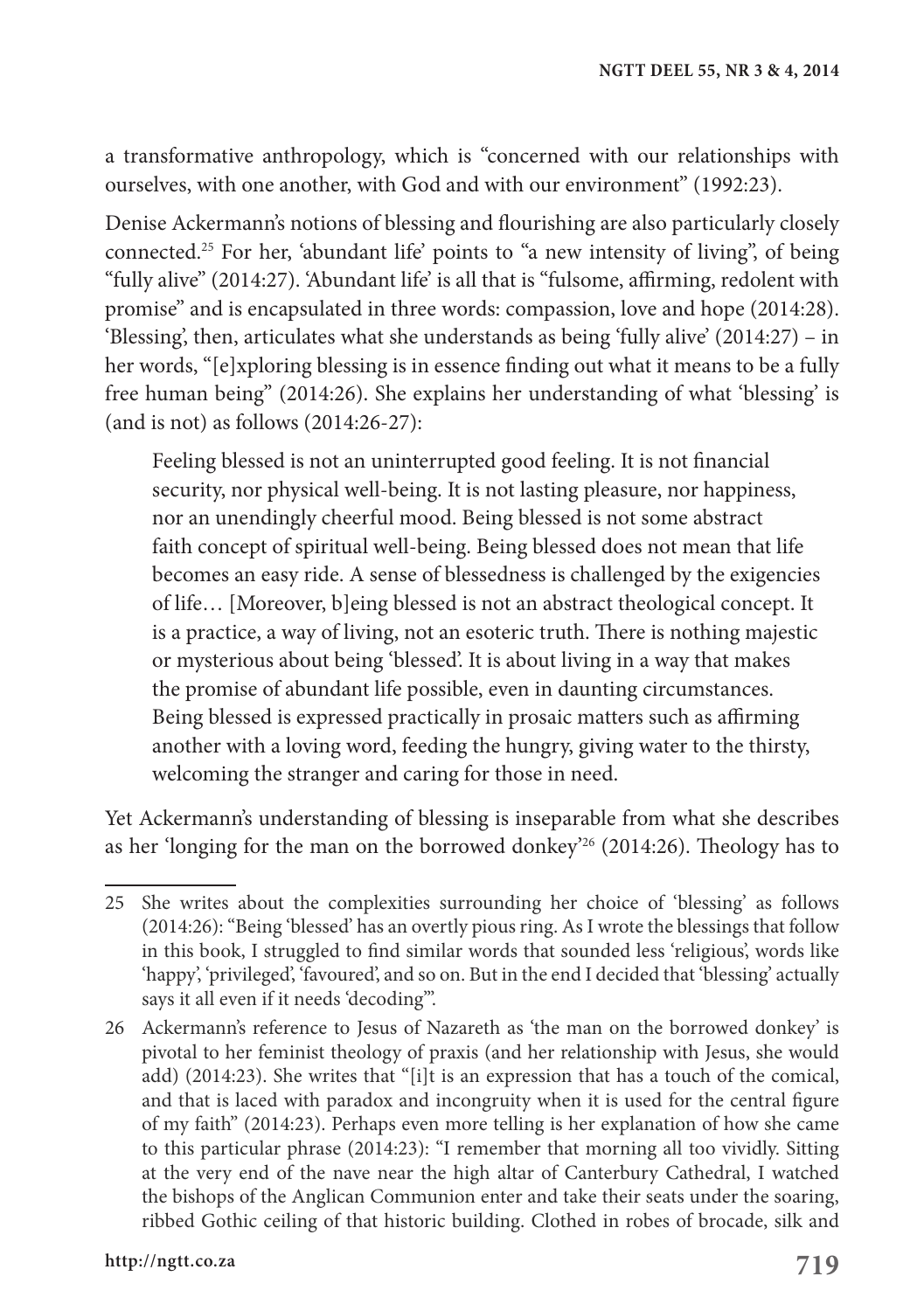do with 'living fully', which entails the acceptance of the ambiguity of life and living (Ackermann, 2000b:172). Yet it is the spirituality born in the alchemy of risk, struggle and hope that would sustain us through life, "in good and bad times" (2000b:171). Spirituality – that which touches upon "the deepest parts of our being where our feelings, thoughts, beliefs and praxis reach out in faith for the wholeness imaged in us by God in Jesus Christ" and which "enables us to truly love God, ourselves and one another" (1994:125) – expresses this longing in her work. Spirituality "is a journey of self-discovery and God-discovery – of knowing yourself and knowing God" (2009:276) which has, at its core, to do with how Ackermann understands blessing. For her, blessing means (1) holding onto Jesus' promise of abundant life and (2) hearing and obeying Jesus' commands (2014:26-27). She clearly makes the point that blessing, for her, is no mere superficial or fleeting thought or emotion, but a deeply existential and spiritual struggle. In the struggle to live with love and the courage to hope, we learn about blessing (2014:27) – moreover, it is Jesus that gives and is able to give 'abundant life',<sup>27</sup> by offering human beings the triad of compassion, love and hope (2014:28).

Compassion, the first element within Ackermann's triad of abundant life, is a 'gut reaction', which entails "to suffer with someone" or "to enter into a person's situation and become involved in that person's suffering" (2014:28). Compassion is more than theory – 'thinking' or 'saying' – argues Ackermann (2014:28): "[c]ompassion is practical", and therefore moves us to 'alleviate suffering', 'oppose injustice', and to be concerned for "the dignity and worth of all people without exception." Compassion has to do with a practical expression of love (2014:28-29).

Love, the second element within Ackermann's triad of abundant life, is inseparable from compassion (2014:29). Yet love does not come from human beings in themselves, who love because God first loved them. For Ackermann (2014:29), "[t] he foundation of love is God's love freely given" which "awakens our ability to love

even gold lame, embroidered with indigenous themes, mitres on heads, among them a handful of women, they entered the cathedral with measured tread. I found myself straining forward as the doors closed slowly behind the Archbishop of Canterbury. What was I hoping to see? Then I realised and was surprised by the image that popped into my head. I was looking for 'the man on the borrowed donkey'! Where, amidst all this pomp, was Jesus whom I had come to know and love and who had changed my life?"

<sup>27</sup> Even more – for feminist theologies, Jesus is the model of 'full humanity' (1992:17), which "includes women, men, and children, infected and affected" and "[strives] to uphold the integrity of life, value the dignity of the (sic) human beings including those who are on the margins or who are excluded" (Björk, 2006:317).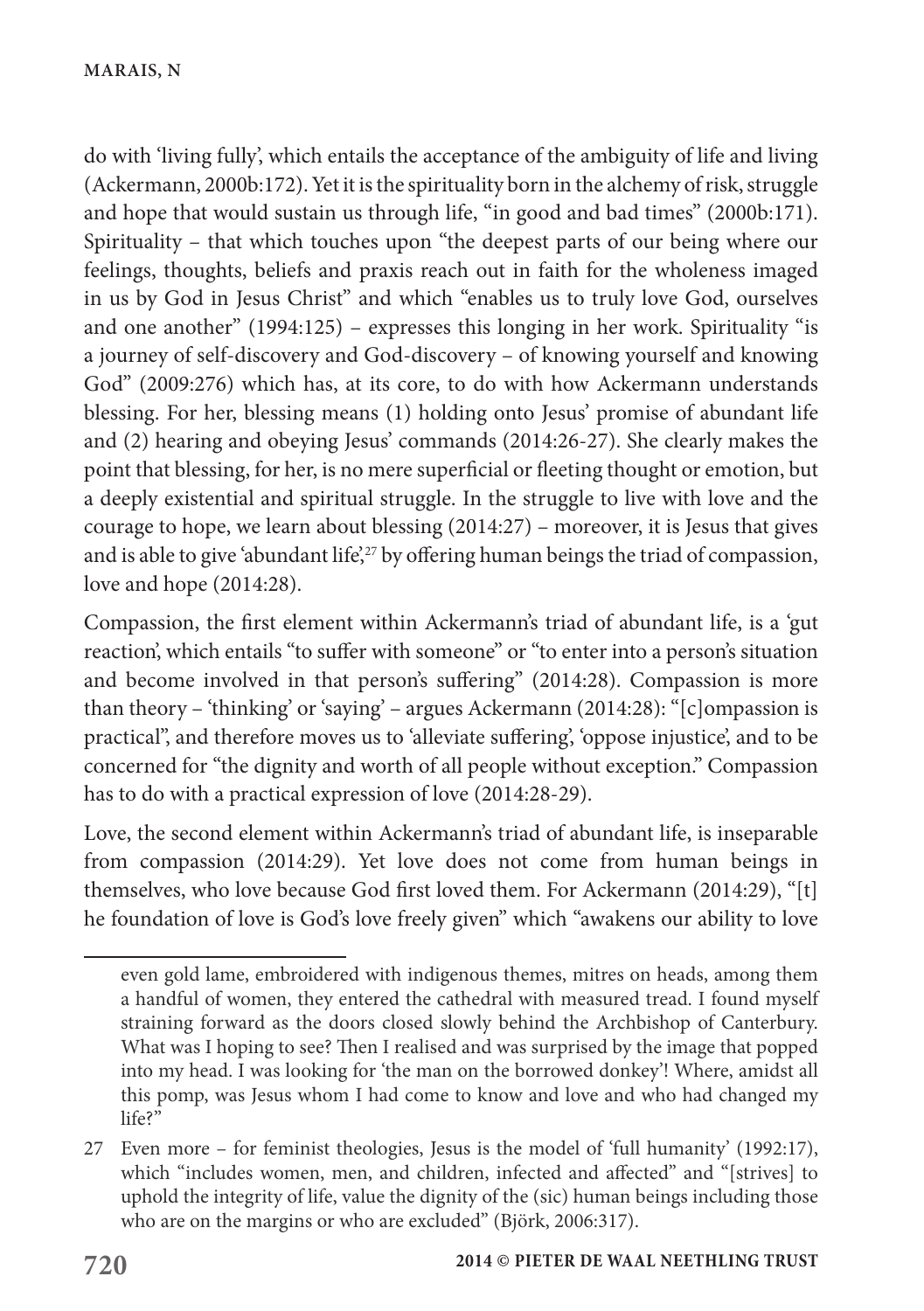in return." Love means to be 'affirmed', 'desired' and 'accepted'. Love is more than affections or intimacy or the erotic – "[l]ove (like hope) is a practice or a way of life, often fraught with difficulties, sacrifice, frustrations" (2014:29). Love is both an obligation (of "living as a moral person") and a gift from God, for Ackermann (2014:30): it is "for the flourishing of creation."28 Ackermann consequently argues that love ought to be understood in relational terms (2014:30):

Love is about how I relate to God, others, myself and to the world in which I live. Love is to risk trust and commitment. Love means creating space for another in which she can flourish, while at the same time she does this for me. This is love that is mutual – my desire for the well-being of the other is related to his desire for my well-being. Her fulfilment is my fulfilment.

In short, "[t]o love is to be in relationship" (Ackermann, 1998b:20). Not only are human beings made to love and to be loved, however, but "[l]ove is our only salvation" (Ackermann, 2014:31). Love saves human beings from meaninglessness and "gives meaning to God's entire creation (Ackermann, 2014:31). Love gives content to Ackermann's understanding of salvation, but also calls upon human beings to hope.

Hope, the third element within Ackermann's triad of abundant life, means "never to surrender our power to imagine a better world, that present unjust arrangements are provisional and precarious and do not require acceptance" (2014:32).<sup>29</sup> It does not mean "hoping for the end times when all will be made new" or "a false sense of fulfilment that believes that all is well" (2014:32). For Ackermann, hope "is not optimism" (2014:33), "is not vested in some future victory" (2014:34), "is to be lived" (2014:34), "is risky" (2014:34), "recognises the tragic in our history" (2014:35), "is learning to wait" (2014:35), and "is nurtured by prayer and community" (2014:36). Hope is 'a passion for the possible' because "God is the ground of our hope" (2014:36).

<sup>28</sup> Although, interestingly, Ackermann also includes the notion of 'self-love' when she writes on love in other contexts. She argues, in an article on the beatitudes (2009:165), that "we must love ourselves as we are ... to love ourselves is to rest in God in whom alone is our hope." In an earlier article, on a feminist theological anthropology, she writes that relationality involves "the affirmation of self which enables us to love our neighbour as ourself" (1992:22). The acceptance of God's love comes to expression in self-love" (1992:22).

<sup>29</sup> "To hope is to refuse to accept despair or defeat. It is our response to the dilemma of being both oppressors and oppressed. Hope is resistance. It actively avoids the void of hopelessness by wrestling with all that seeks to deprive us of hope and disempower us. It risks daily engagement in liberating praxis. It risks ambiguity, uncertainty and darkness" (Ackermann, 1994:126).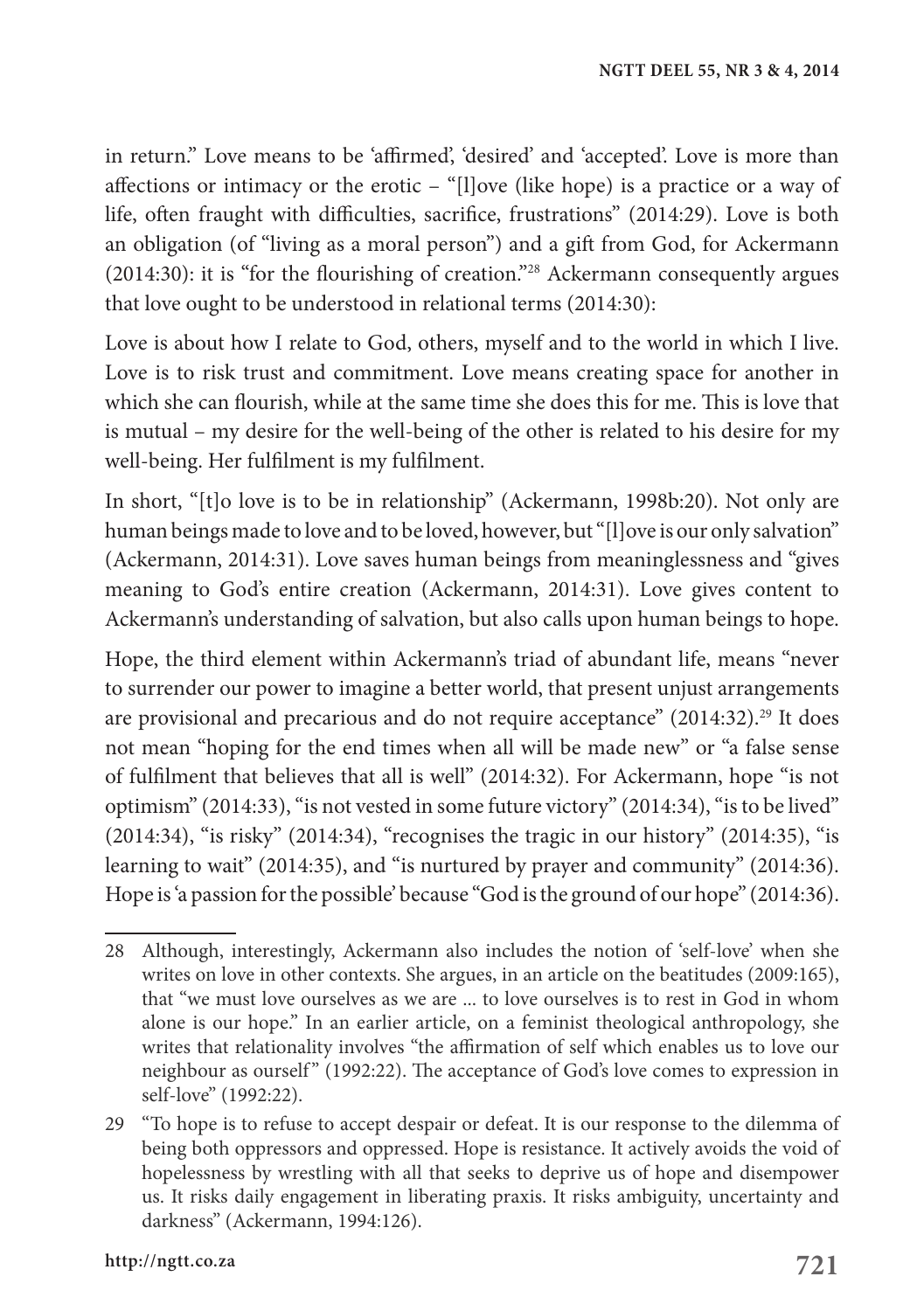Compassion, love and hope – the triad which describes the abundant life that Jesus gives to human beings – stand at the heart of Ackermann's understanding of 'blessing'. It is therefore understandable that Ackermann would be highly critical of the belief that "the more helpless we are the stronger and greater that makes God" because this thinking causes us to "rob ourselves of our own capabilities and responsibilities" in waiting for God to act (1988:27). Feminist theology challenges such an understanding of God and human beings. The vision of the flourishing of human beings has to do with love – more specifically, with flourishing in vulnerability and powerlessness (1988:27). Liberation and flourishing are closely linked in Ackermann's understanding of salvation, in that "the gospel of love, justice and peace means to become involved in liberating praxis" (1988:27). This involves the elimination of discrimination of any kind, in order to afford dignity and justice to all created beings (1988:28). In short, God's love for each and every human being challenges us to exercise a 'world-transforming praxis', which works for justice and human dignity for all (1988:27).

For Ackermann, this is precisely what the beatitudes of Matthew 5:1-11 and Luke 6:20-26 embody. Her interest in the beatitudes stems from a concern for the ethical values within South African society (2009:158). She is particularly concerned with "the rampant materialism and acquisitiveness" and the "[u]nbridled violent criminality" that permeates South African society (2009:158-159).<sup>30</sup> Not only are the beatitudes 'precise' and 'comprehensive', but they "contain a complete précis of Jesus' teaching" (2014:42) and "set out ethical norms, standards, and injunctions by which Christians are called to live" (2009:157). Here too Ackermann is concerned with "the practical application of what we believe to be right in our daily acts, in our relationships, and in our worship" – in short, with our 'ethical praxis' (2009:159). Indeed, the beatitudes "have stood as a moral beacon for all times" in that they are "the embodiment of Christ's teachings" (2014:42). She believes that the beatitudes "are intended to guide us on how to live freely and fully" (2014:43). Therefore she attempts "to describe different experiences of blessing" in her own set of 'ordinary blessings', in a book entitled *Surprised by the man on the borrowed donkey* (2014).

Flourishing, then, is 'abundant life': living 'fully' and 'freely', in relationship with God and others, with compassion, love and hope. Salvation, as freedom and grace, forms, transforms and performs the blessing of living fully and freely in human beings and human society. Indeed, "that which affirms the full humanity of all as

<sup>30</sup> Elsewhere she emphasises violence in the South African society of 1994: "In South Africa at present, every aspect of our lives is lived out within the context of violence … Violence in South Africa is endemic and normal" (Ackermann, 1994:123-124).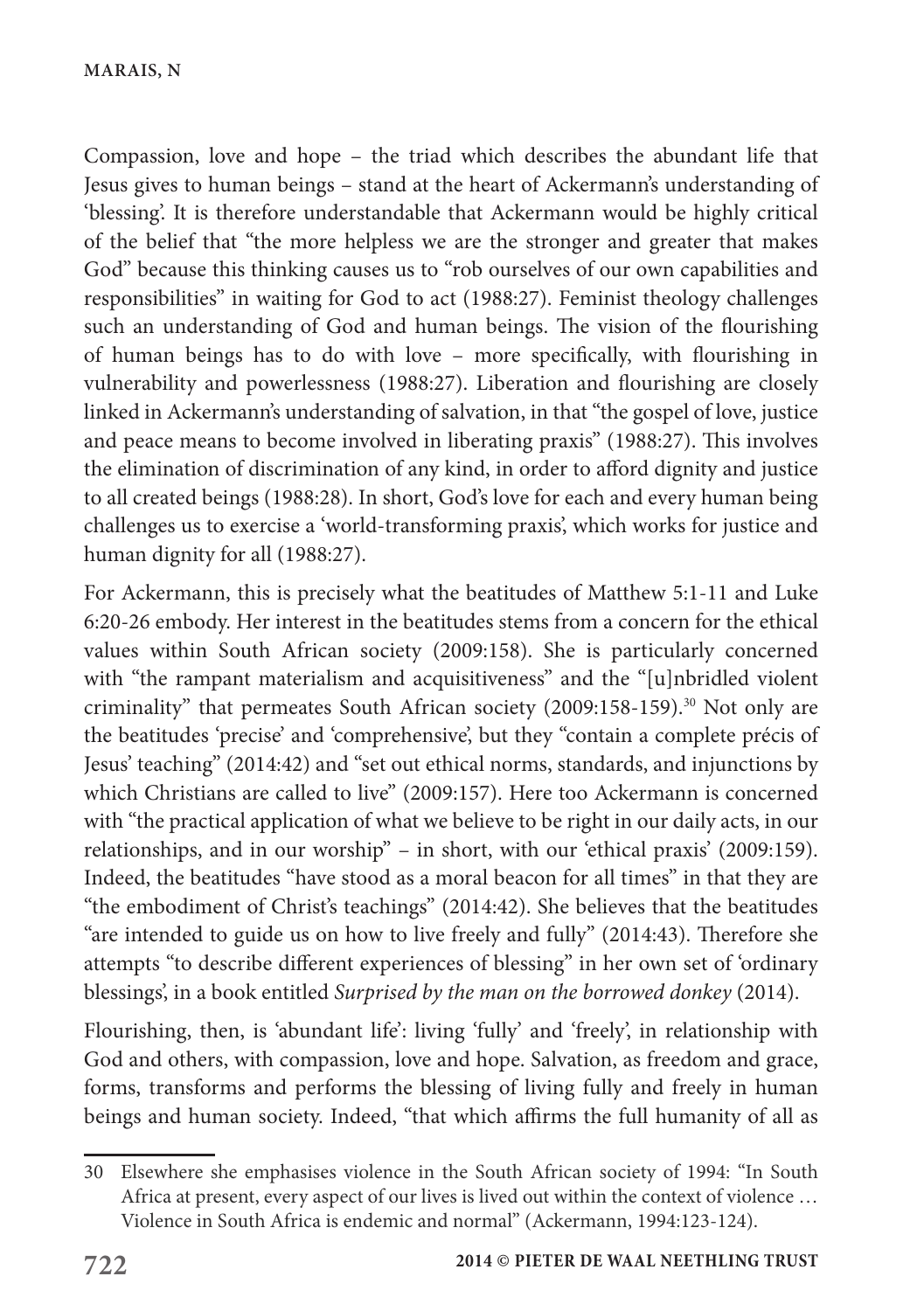created in the image of God" is considered 'redemptive', by Ackermann & Armour (1989:54). Denise Ackermann's understanding of the flourishing of human beings and creation wants to balance "the concerns of liberation theologies for a healed world" (1997:64) with the advancement of the common good (1996:45). Her vision of the flourishing of  $(1)$  women and marginalised people and  $(2)$  the environment are expressions of her "passionate longing for a better world" (1997:67). Ultimately, her vision for the flourishing of human beings and the entire creation has to do with the vision of 'abundant life' and the powers of compassion, love and hope. Flourishing, however, also involves praxis: the practices of imagining a better world, storytelling and practical-ethical living – in short, with freedom and grace. To flourish is to be blessed and to be a blessing unto (human or nonhuman) others.

## **7. CONCLUSION**

For Denise Ackermann, "feminist theology is a work of love" which entails "living towards freedom and refusing to settle for anything less (2009:272). Apart from being a feminist theologian of praxis (by her own admission) Ackermann also describes herself as 'a ragbag theologian' (wherein the ragbag is used as a metaphor for how she does theology) (cf Pillay, Nadar & Le Bruyns, 2009). Calling herself a 'ragbag theologian' has been her way of "describing a love affair with theology" (Ackermann, 2009:272) – even more, the "never-ending, totally absorbing love affair" (Ackermann, 2009:281). Denise Ackermann ends her theological work – this 'love affair' – with a telling reflection on blessing. She argues that theology has to do with blessing because it has to do with the transformative power of salvation. Living fully and freely means embracing the vision of 'abundant life', which is the blessing of loving and being loved. Blessing is more than being fortunate or happy, however (Ackermann, 2014:43), for it

includes a sense of being privileged with divine favour, of being holy, hallowed. It means experiencing gratitude at receiving unmerited grace. It is about a sense of well-being because the goodness of life is affirmed and upheld against the odds. It asserts certainty at God's presence, mercy and care. God wants to bless us. All that is required from us is to do our best to love God and one another. Then we will be blessed for God's love can do no other.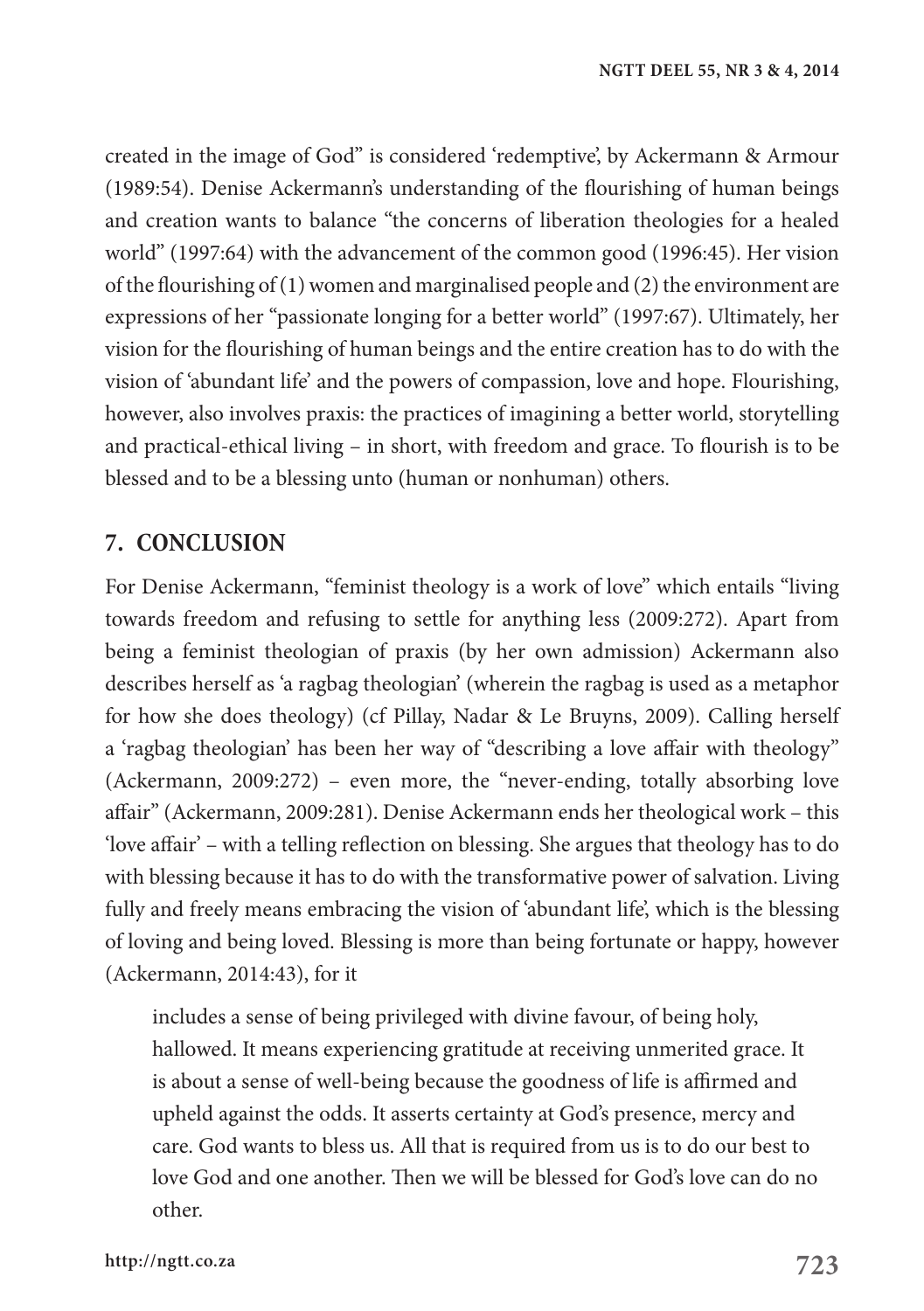#### **BIBLIOGRAPHY**

- Ackermann, DM 1985. "Liberation and Practical Theology. A feminist perspective on ministry." *Journal of Theology for Southern Africa,* 52:30-41.
- Ackermann, DM 1988. "Feminist Liberation Theology. A Contextual Option." *Journal of Theology for Southern Africa,* 62:14-28.
- Ackermann, DM 1989. "An Unfinished Quilt. A Woman's Credo." *Journal of Theology for Southern Africa,* 66:74-78.
- Ackermann, DM and Armour, M 1989. "Differing Theories, Same Old Praxis. Some Feminist Thoughts on Right Wing Religion." *Journal of Theology for Southern Africa,* 69:53-59.
- Ackermann, DM 1992. "Defining our humanity: thoughts on a feminist anthropology." *Journal of Theology for South Africa,* 79:13-23.
- Ackermann, DM 1994. "A 'spirituality of risk' for Christian witness in South Africa." *International Review of Mission,* 83(no 328):123-128.
- Ackermann, DM 1995. "Reproductive rights and the politics of transition in South Africa." *Journal of Feminist Studies in Religion,* 11(2):117-127.
- Ackermann, D. M. 1996. "Engaging Freedom: A Contextual Feminist Theology of Praxis." *Journal of Theology for South Africa,* 94:32-49.
- Ackermann, D. M. 1997. "Forward from the margins. Feminist theologies for life." *Journal of Theology for South Africa,* 99:63-67.
- Ackermann, DM 1998a. "'A voice was heard in Ramah': a feminist theology of praxis for healing in South Africa." *In* Ackermann, DM and Bons-Storm, R (eds) *Liberating Faith Practices. Feminist Practical Theologies in Context.* pp 75- 102.
- Ackermann, DM 1998b. "Becoming fully human: An ethic of relationship in difference and otherness." *Journal of Theology for South Africa,* 102:13-27.
- Ackermann, DM 2000a. "Claiming our footprints introductory reflections." *In* Ackermann, D. M., Getman, E., Kotzé, H. and Tobler, J. (eds) *Claiming our footprints. South African women reflect on context, identity and spirituality.* Ecumenical Foundation of Southern Africa (EFSA) Institute for Theological and Interdisciplinary Research. pp 5-14.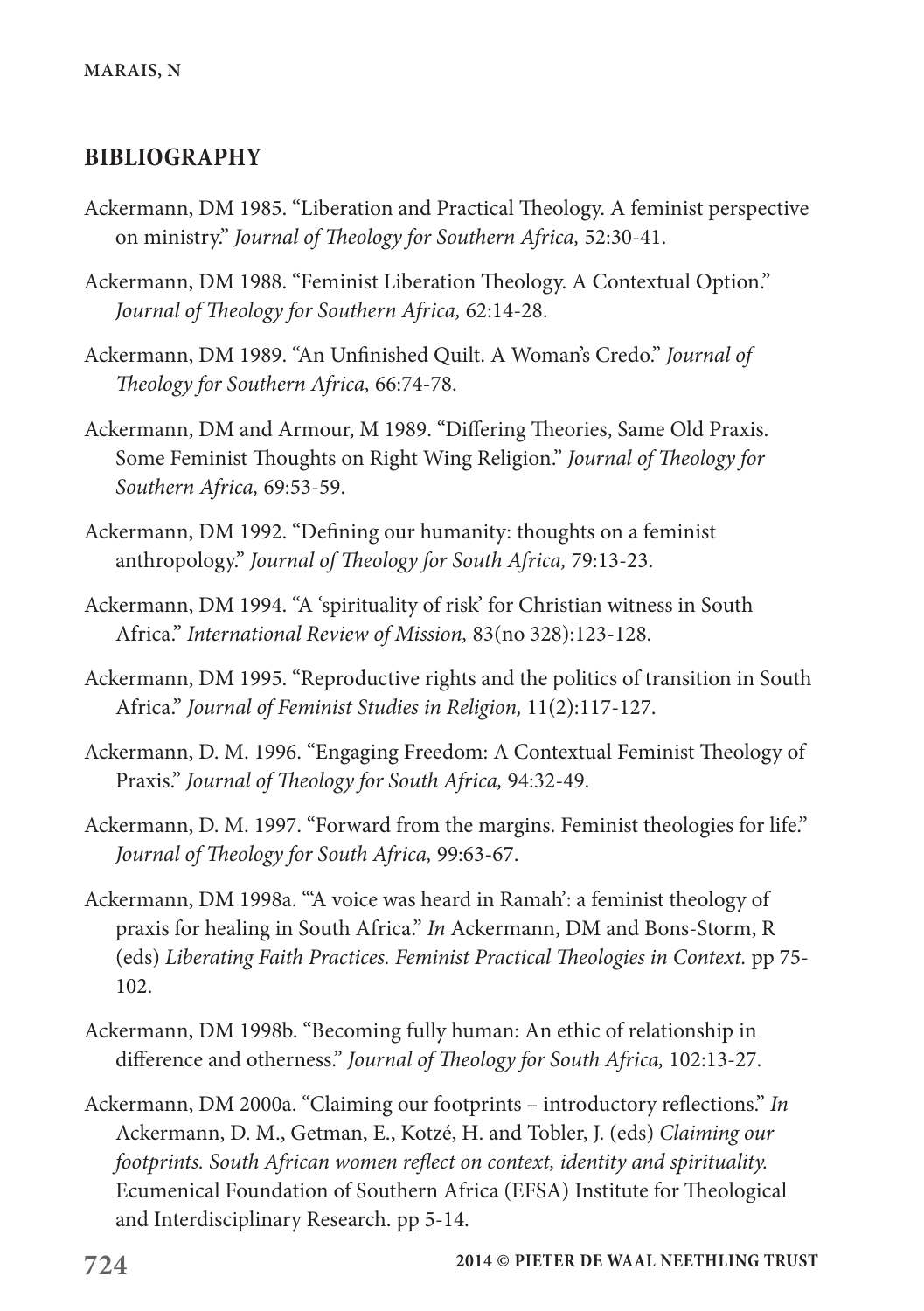- Ackermann, DM 2000b. "A letter to my Granddaughters on matters of the heart." *In* Ackermann, DM, Getman, E, Kotzé, H and Tobler, J (eds), *Claiming our footprints. South African women reflect on context, identity and spirituality.* Ecumenical Foundation of Southern Africa (EFSA) Institute for Theological and Interdisciplinary Research. pp 161-175.
- Ackermann, DM, Getman, E, Kotzé, H and Tobler, J (eds) 2000. *Claiming our footprints. South African women reflect on context, identity and spirituality.* Ecumenical Foundation of Southern Africa (EFSA) Institute for Theological and Interdisciplinary Research.
- Ackermann, DM 2001. *Tamar's cry: re-reading an ancient text in the midst of an HIV/Aids pandemic.* Ecumenical Foundation of Southern Africa (EFSA) Institute for Theological and Interdisciplinary Research.
- Ackermann, DM 2003. *After the Locusts. Letters from a Landscape of Faith.* Grand Rapids, Michigan: William B. Eerdmans Publishing Company.
- Ackermann, DM 2008. "Christian ideals laid bare by two beatitudes." *In* Rowland Jones, S (ed.). *Faith in Action. Njongonkulu Ndungane: Archbishop for the church and the world.* Wellington: Lux Verbi. pp 157-176.
- Ackermann, DM 2009. "'Found Wanting and Left Untried?' Confessions of a Ragbag Theologian." *In* Pillay, M, Nadar, S and Le Bruyns, C (eds), *Ragbag Theologies. Essays in honour of Denise M Ackermann, a feminist theologian of praxis.* Stellenbosch: SUN Press. pp 267-282.
- Ackermann, DM 2014. *Surprised by the man on the borrowed donkey: ordinary blessings.* Unpublished manuscript.
- Bezuidenhout, R 2007. "Re-imagining life: A reflection on "public theology" in the work of Linell Cady, Denise Ackermann, and Etienne de Villliers". D Phil dissertation, Department of Biblical and Religion Studies, Nelson Mandela Metropolitan University.
- Björk, S 2006. "The Unveiling of the Patriarchal Church: African Women Theologians in Search of Ecclesiological Transformation in the Struggle against HIV and Aids." *Swedish Missiological Themes,* 94(3):305-322.
- Charry, ET 2012. "The Necessity of Divine Happiness: A Response from Systematic Theology." *In* Strawn, B. A. (ed.) *The Bible and the Pursuit of Happiness. What the Old and New Testaments Teach Us about the Good Life.* New York: Oxford University Press. pp 229-248.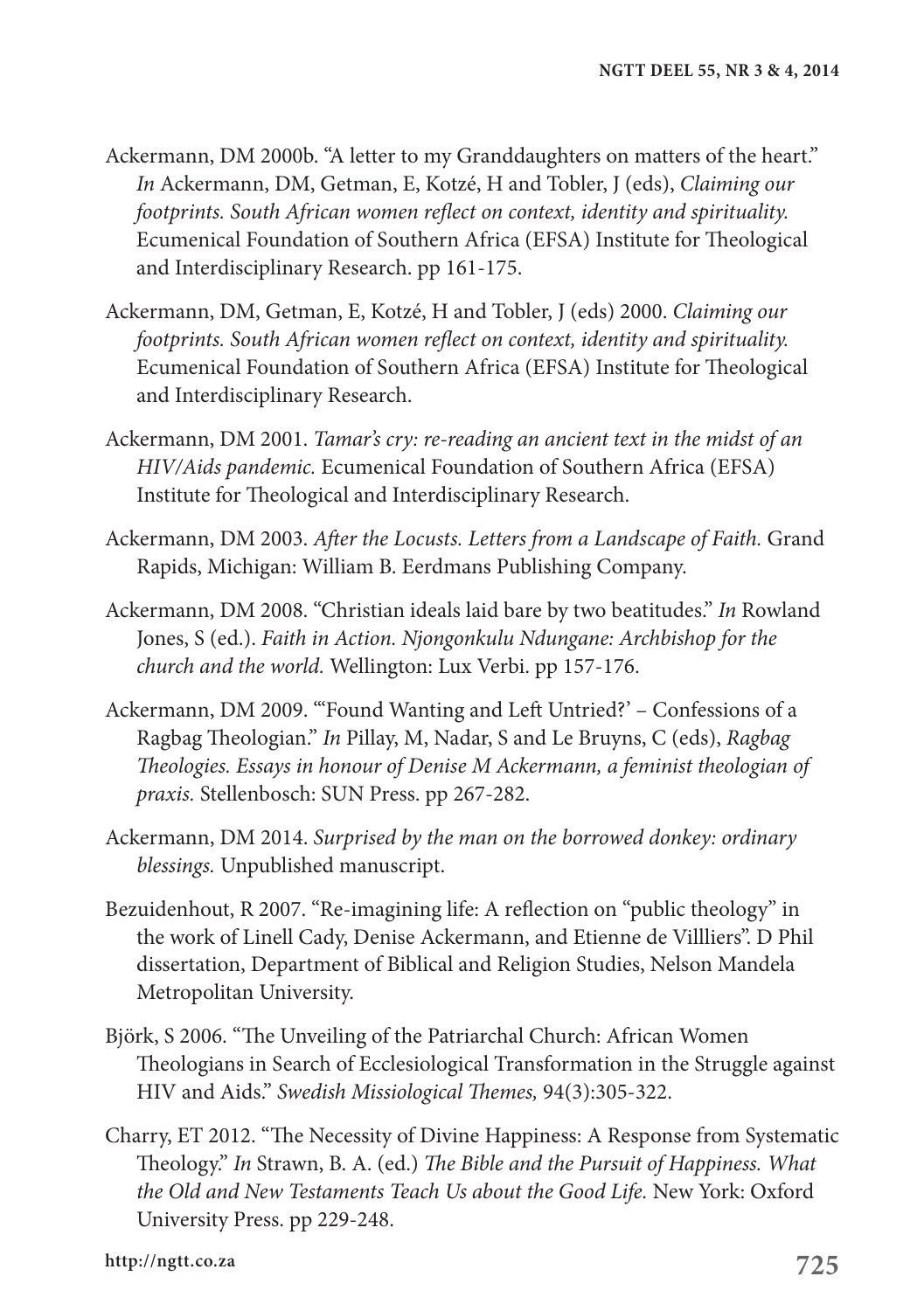- De Gruchy, JW 2007. "Public Theology as Christian Witness: Exploring the Genre." *International Journal for Public Theology,* 1:26-41.
- De Gruchy, JW 2009. "On Locusts and Wild Honey Letter Writing as Doing Theology." *In* Pillay, M., Nadar, S. and Le Bruyns, C. (eds), *Ragbag Theologies. Essays in honour of Denise M. Ackermann, a feminist theologian of praxis.* Stellenbosch: SUN Press. pp 175-181.
- Hewitt, MA 1995. *Critical Theory of Religion: A Feminist Analysis.* Minneapolis, Minnesota: Fortress Press.
- Keshgegian, FA 2004. Book review of *Ragbag Theologies: Essays in Honour of Denise M. Ackermann, a Feminist Theologian of Praxis* by Pillay, M, Nadar, S and Le Bruyns, C (eds), Reviewed in *Theology Today,* 61(1):87-88.
- Klein, B 2004. "On becoming and being a woman theologian in South Africa: in conversation with Denise Ackermann." *Journal of Theology for Southern Africa* 118:40-52.
- Landman, C 2000. Book review of *Claiming our footprints. South African women reflect on context, identity and spirituality* by Ackermann, DM, Getman, E, Kotzé, H and Tobler, J (eds), Reviewed in *Religion and Theology,* 7(2):230-237.
- Loades, A 2004. Book review of *After the Locusts: Letters from a Landscape of Faith* by Ackermann, DM, Reviewed in *The Expository Times,* 115(10):349.
- Long, TG 2012. "A Constructed Happiness: A Response from Practical Theology." Strawn, BA (ed.), *The Bible and the Pursuit of Happiness. What the Old and New Testaments Teach Us about the Good Life.* New York: Oxford University Press. pp 249-262.
- Palm, S 2012. Book review of *Ragbag Theologies: Essays in Honour of Denise M. Ackermann, a Feminist Theologian of Praxis* by Pillay, M, Nadar, S and Le Bruyns, C (eds), Reviewed in the *International Journal of Public Theology,* 6:367-368.
- Pillay, M, Nadar, S and Le Bruyns, C (eds) 2009. *Ragbag Theologies. Essays in honour of Denise M. Ackermann, a feminist theologian of praxis.* Stellenbosch: SUN Press.